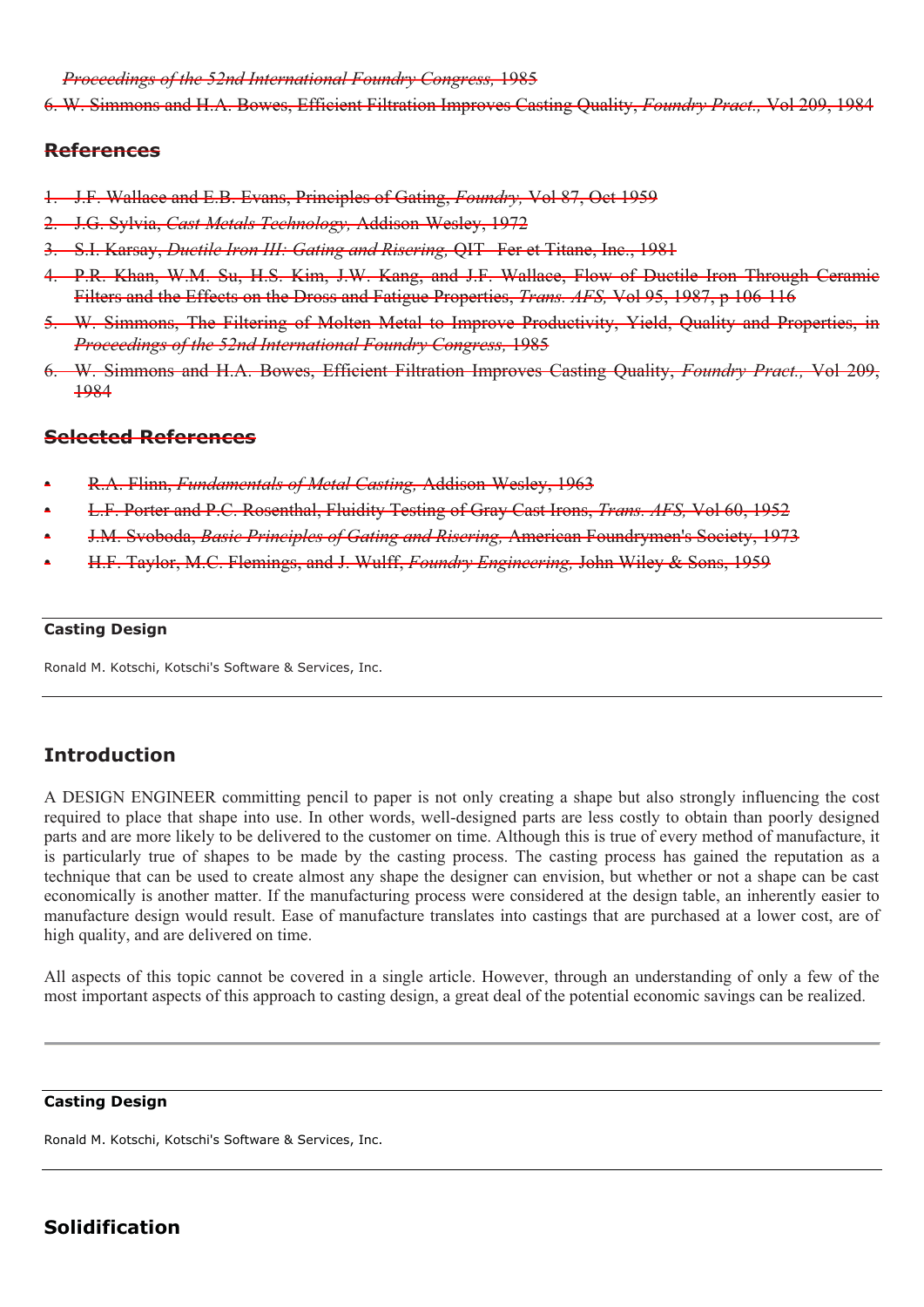The first aspect that is important to casting designers is an understanding of solidification (the freezing of molten metal inherent in all casting processes). The solidification of a casting can involve as many as three separate contractions as a result of cooling:

- Liquid-liquid contraction
- Liquid-solid contraction
- Solid-solid contraction

**Liquid-liquid contraction** occurs as a result of the liquid cooling from its pouring temperature (usually 110 to 165 °C, or 200 to 300 °F, above its melting point) down to the melting point or solidification temperature. This particular factor is of little consequence to designers and is fairly easily dealt with by the foundry engineer. However, the design engineer must consider the other two contractions if cost-effective designs and specifications are to be realized.

**Solid-solid contraction** occurs after a casting has solidified and as it cools from the solidification temperature to room temperature. The design engineer must be concerned with this contraction. To ensure that the dimensions of the casting are correct, the pattern used to produce a given casting usually must be made slightly larger than the casting dimensions at room temperature. The patternmaker compensates for this pattern enlargement for a particular alloy by using a shrink rule specifically for the alloy involved. Further, because the amount of solid contraction is a function of the particular metal to be cast, problems with dimensions can often occur when changing alloys if the same pattern equipment is used. Whenever such a change is contemplated, the foundry engineer should be provided with this information because other factors such as gating and risering could also be involved. Therefore, the designers specifying the alloys should carefully consider any change in alloy to ensure that the cost of new equipment does not cancel out the benefits to be achieved by such changes.

Solid-solid contraction should also be considered in part design, because it is one of the primary causes of warped and cracked castings. A basic concept that governs the way castings cool is the casting modulus (the volume of a portion of a casting divided by the surface area of that portion of the casting). This relationship of geometry to cooling is easily understood by considering the effects of both volume and surface area on cooling rates. As volume increases, more hot metal will be contained within it, and the casting will therefore take longer to cool. Conversely, because all the heat within a casting must pass through a surface at the metal/mold interface, the greater the surface area, the faster the casting will cool. Thus, as the volume-to-surface area ratio (casting modulus) increases, the time required for cooling and solidification is extended.

Using this tool, one can easily see the problems created by the design shown in Fig. 1. Because the design contains a rather wide range of section thicknesses, the various sections will cool and solidify at different rates. The first portion of the casting to solidify would be the sections having a modulus of 1. At some later time, the section with a modulus of 5 would solidify and begin cooling to room temperature. However, the thinner sections will have cooled and contracted by solid-solid contraction before the thicker section, and because of this the thicker section applies a compressive stress to the thinner sections as it cools. Such stresses have been measured to levels as high as 552 MPa (80 ksi), depending on the alloy and section size variations. Therefore, a casting designed in this way will have a strong tendency toward warpage as a result of the imposed stresses. Although a casting may not be warped when taken from the mold, the internal stresses that develop as a result of design can appear at later stages as cracks or warping, often after heat treatment welding, and machining.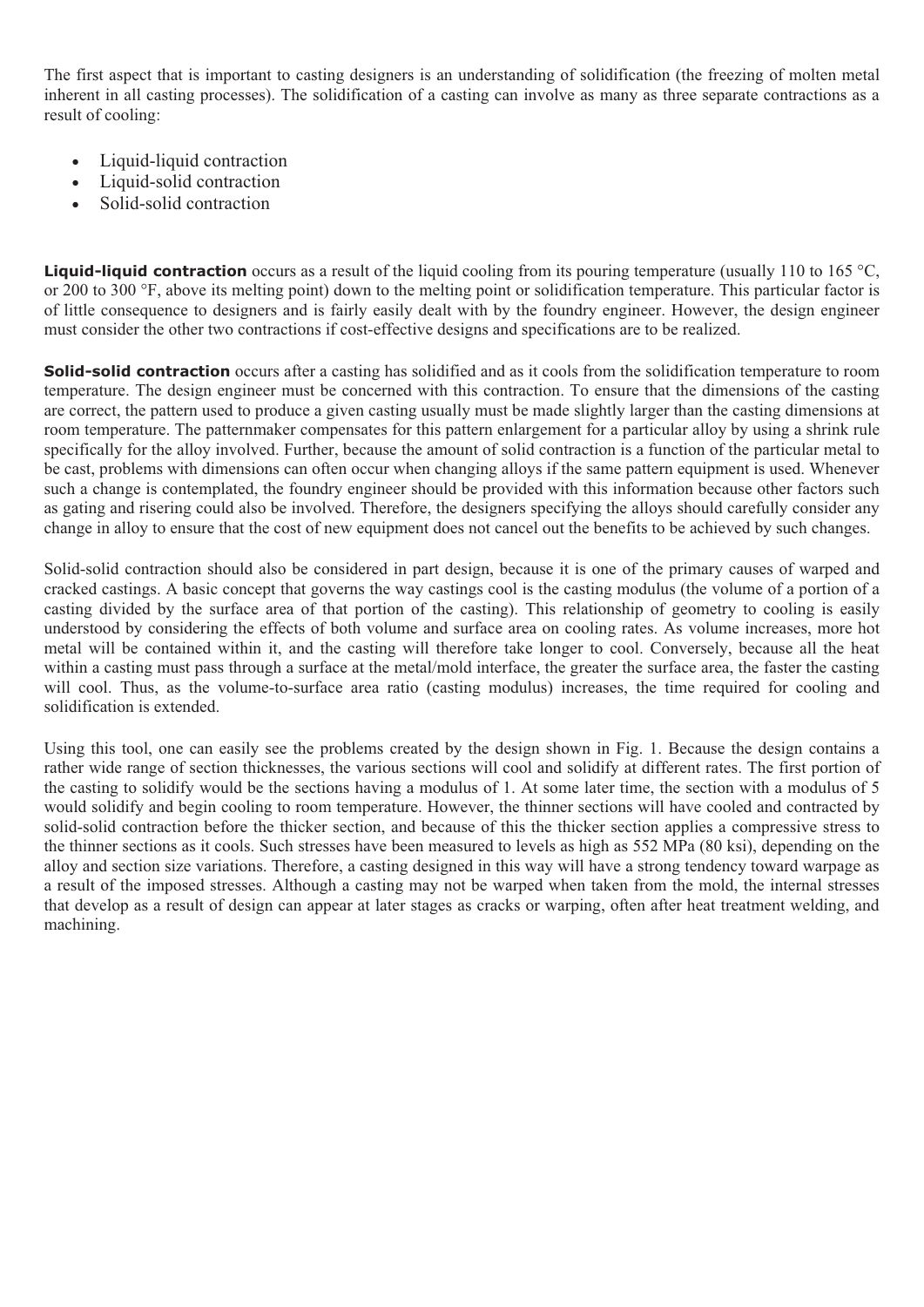

**Fig. 1** The effects of design on distortion of castings. (a) Top view of casting; numbers indicate moduli of the two sections. (b) Distortion caused by solidification stresses.

cooperative effort of casting designers and foundry engineers.

If design features result in warpage, foundrymen often compensate for this by using tie bars that are usually small cast-on bars attached to various parts of the casting to brace the casting and therefore prevent warpage. Although such devices may result in castings that are not warped, other problems can result. For example, such devices cannot prevent the stresses that cause the castings to warp and therefore do nothing to prevent the cause of the problem. In some cases, warpage is eliminated at the expense of increased residual internal stresses. Because such stresses cannot be detected with nondestructive testing, they remain undetected, and upon application of heat or other stresses, warpage, cracking, or premature failure can result. In most cases, castings produced with the bars present no problems in service. However, tie bars do nothing to solve the root cause of the problem, namely, the stresses caused by design features; therefore, it is best to avoid their use by employing uniform section sizes whenever possible.

The importance of solid-solid contraction as applied to design means that an attempt should be made to reduce dramatic variations in the section sizes of castings. Other factors in foundry practice that can lead to the distortion of castings include improper heat-treating practices, difficultto-collapse molds or cores, shakeout procedures, rigging, and the way in which the casting cools; these factors are under the control of the foundry engineer. Problems with warpage and cracks can often be eliminated through the

**Liquid-solid contraction** is by far the greatest difficulty due to solidification that faces the foundry engineer. It is also one of the greatest opportunities for the design engineer to design for low cost, high quality, and timely delivery. Most metals contract as they pass from the liquid to the solid state. Certain compositions of gray and ductile iron are the exceptions to this rule in the major alloys produced by foundries. The entire founding process is possible only because volumetric contraction locates itself in solidifying castings in a systematic way.

#### **Solidification Sequence**

The aspect of liquid-solid contraction that allows castings to be produced is that all of the contraction is concentrated in the last portion(s) of the casting to solidify. The foundryman uses this principle to produce sound castings by attaching a volume of metal to the last portion of the casting to solidify. This technique is illustrated in Fig. 2. Such feed metal reservoirs are called risers. Proper placement of risers on castings changes the way in which both casting and riser(s) solidify such that the riser is the last to solidify. When used properly, this produces a casting free of shrinkage because all the shrinkage for the entire mass of both casting and riser will be concentrated in the riser. However, in many cases, the design of the casting restricts the proper placement of risers, making the production of sound castings difficult if not impossible. In this way, casting designers have a significant impact on quality and cost.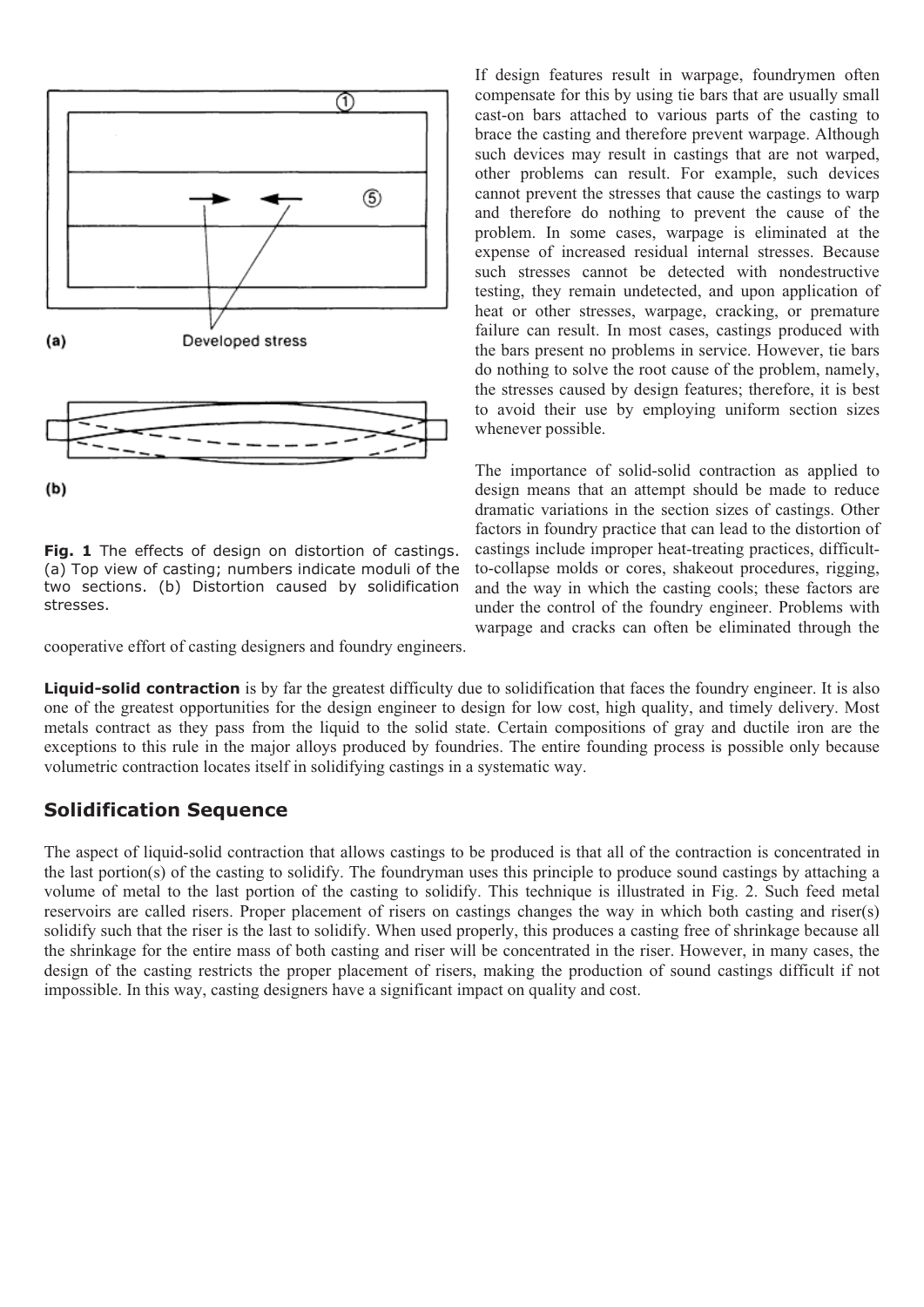

**Fig. 2** The function of risers. (a) Shrinkage in casting at last portion to solidify without a riser. (b) Shrinkage in riser allows the production of a sound casting.

The technique of designing castings that are easily risered can be best understood by considering a simple shape such as a wedge (Fig. 3a). The solidification direction, as seen in Fig. 3(b), is related to the casting modulus, which is the volumeto-surface-area ratio. Because a wedge casting has a natural solidification direction, if the design is such that a riser cannot be placed at the wide end of the wedge, a shrinkage cavity will develop in the casting even though a riser was attached. As shown in Fig. 3(a), this occurs because solidification begins somewhere near the middle of the wedge/riser combination. Thus, from a solidification or thermal design point of view, there are actually two castings in this example, each having a last place to solidify. If the design allows for the placement of the riser at the proper end of the wedge, as in Fig. 3(b), a sound casting will result because of the unidirectional solidification pattern. Shrinkage defects may not always represent a problem, but in cases where they jeopardize mechanical strength, appearance, or pressure tightness, the castings would have to be repaired or scrapped. Under such circumstances, the final costs (including delays in delivery) can be severe.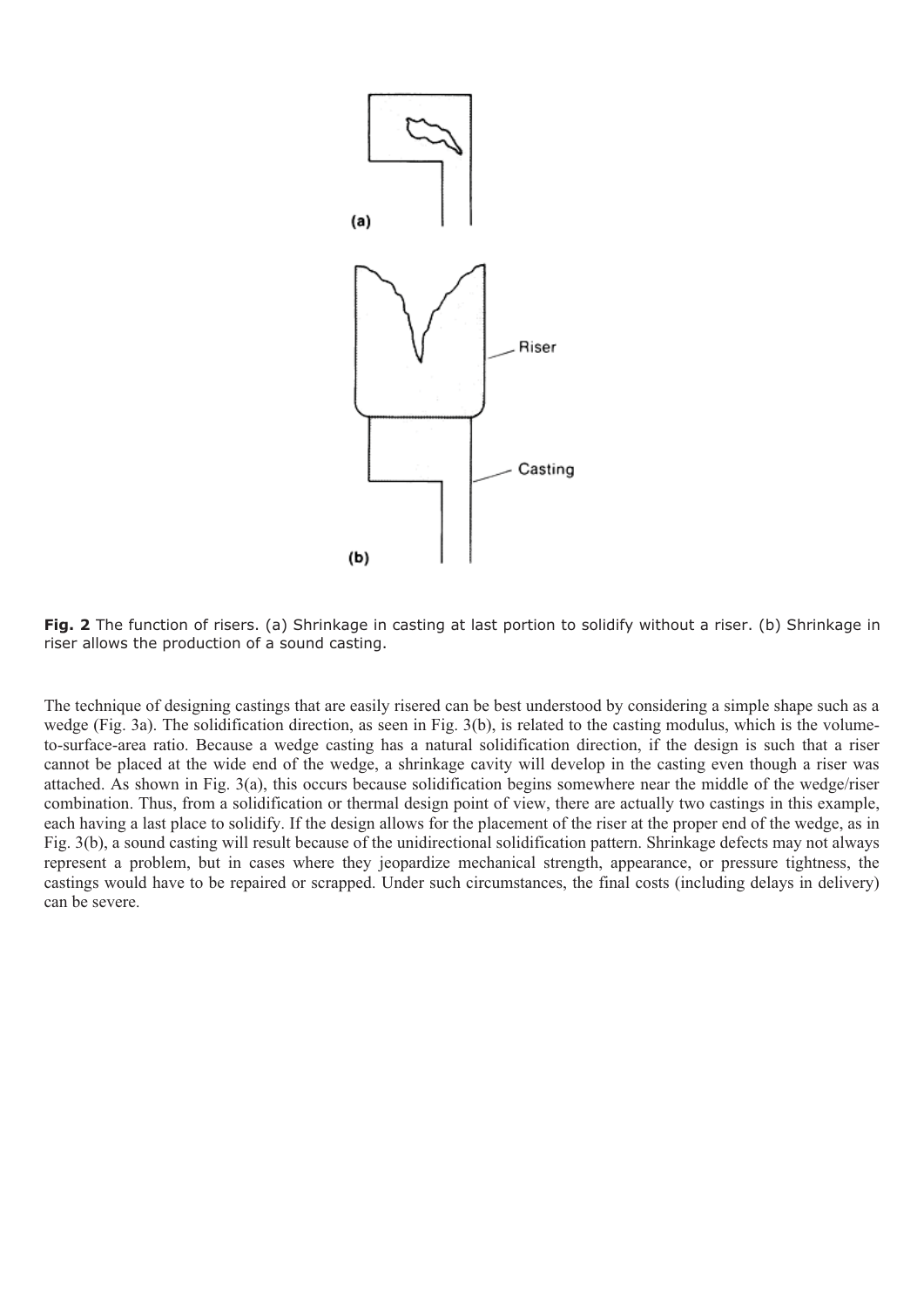

**Fig. 3** Casting design and solidification of a simple wedge. (a) Riser placed at narrow end of wedge; shrinkage occurs at wide end. The crosshatched region represents the approximate area of the casting where solidification is first complete, thus cutting off the feeding path of the casting. (b) Correct riser placement. *V*/*SA* is the volume-to-surface-area ratio (casting modulus).

Very few castings are as simple as the wedge shown in Fig. 3; therefore, a technique capable of determining the solidification sequence of complex shapes is needed if design engineers are to take advantage of the potential cost savings. Regardless of their apparent complexity, castings can usually be resolved into a series of rather simple shapes that make up the complex shape. These simple shapes are:

- T-sections (plate intersections forming a T)
- X-sections (plate intersections forming an X)
- L-sections (plate intersections forming an L)
- Plates
- Cylinders
- Cylinder/plate intersections

Most casting geometries can be covered by using these basic shapes. For example, a box shape can be simulated by a series of L-sections, and a hub casting can be simulated as a T-section revolved about a central axis. By solving the relationship between casting design parameters and the manner in which these simple shapes solidify, designers can obtain a useful guide to cost reduction and improved quality through casting design.

#### *T-Sections*

Figure 4(a) shows a hub casting. There are four possible ways to position the risers, depending on the casting design. These four alternatives are shown in Fig. 4(b) and 4(c). Selection of one of these alternatives by the foundry engineer depends on the casting design. Figure 4(d) shows the dimensions and critical sections involved. In Fig. 4(d), as well as in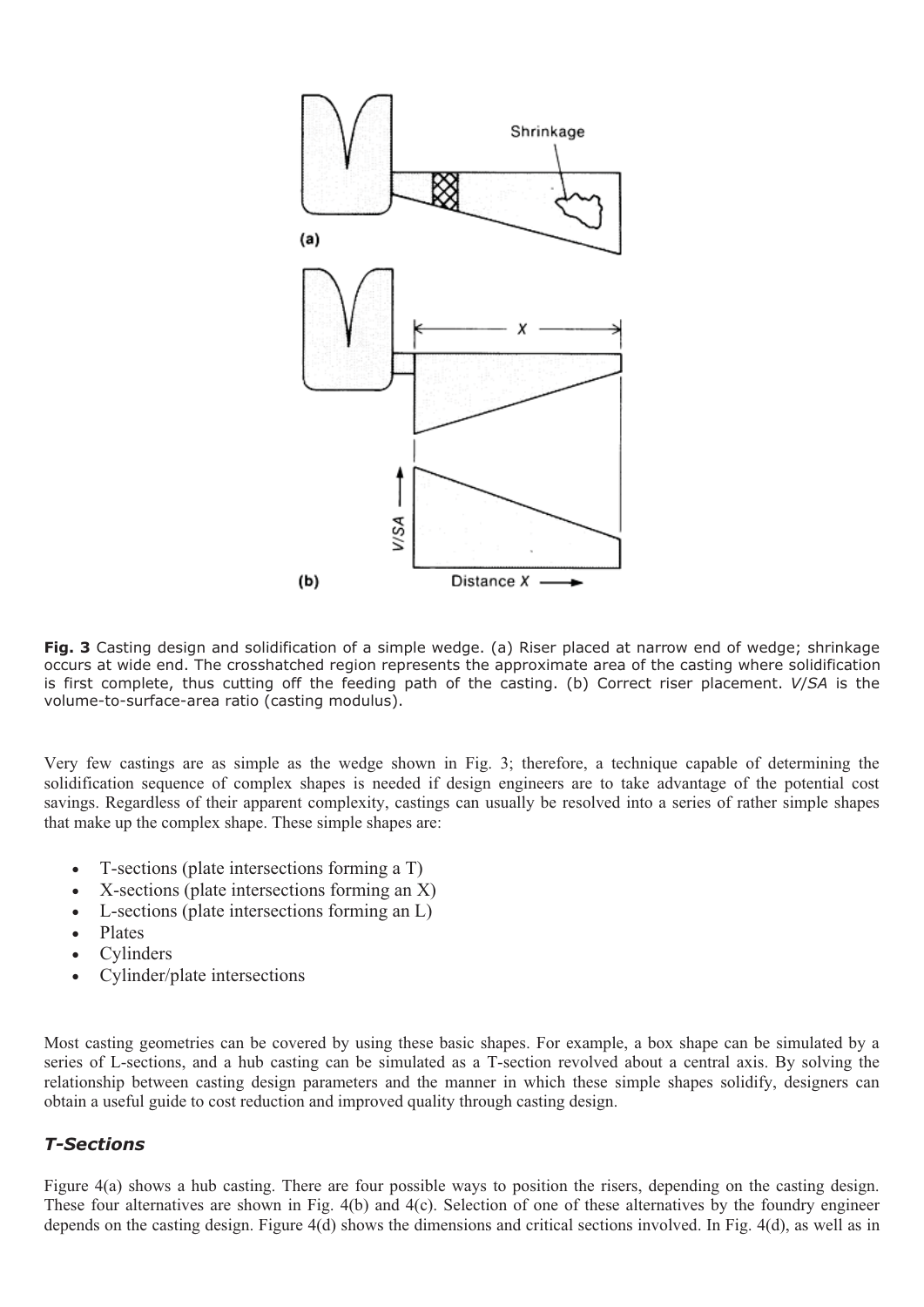each figure in this article that illustrates the dimensions of a given section type, a special notation is used to differentiate between the dimensions describing the size of the section components and the section itself. Although the same letter is used, for example, T and *T*, the roman T refers to the section, while the italic *T* refers to the dimension of the section.



**Fig. 4** Cross section (a) of a hub casting showing that it is actually a T-section revolved around an axis. (b) and (c) Possible riser placements; X indicates the last portion of the casting to solidify. See text for discussion. (d) Principal design dimensions of T-section and component sections; see text for discussion.

**Factors Influencing the Solidification Sequence.** There are three basic design dimensions for a T-section: *t*, *T*, and *R*. If the cross plate dimension *t* is large with respect to the intersection plate dimension *T*, the last portion of the casting to solidify will be area t in Fig. 4(d). This will require the riser placement labeled Design 1 in Fig. 4(b). If the intersecting plate dimension *T* is large compared to that of the cross plate dimension *t*, the last portion to solidify will be area T in Fig. 4(d). This type of design will require the riser placement labeled Design 2 in Fig. 4(b). Finally, if the dimensions *t* and *T* are nearly the same, either of the two possibilities shown in Fig. 4(c) can be used, because area J in Fig. 4(d) will tend to be the last area of the casting to solidify.

In a solidification sequence in which the last portion of a hub casting to solidify is the J portion of the T-section, as shown in Fig. 4(d), one of two difficulties usually arises. In many designs of this type, the hole cavity formed by the rotation of the T-section about its central axis is too small to allow a riser of sufficient size to feed the section. When this cavity is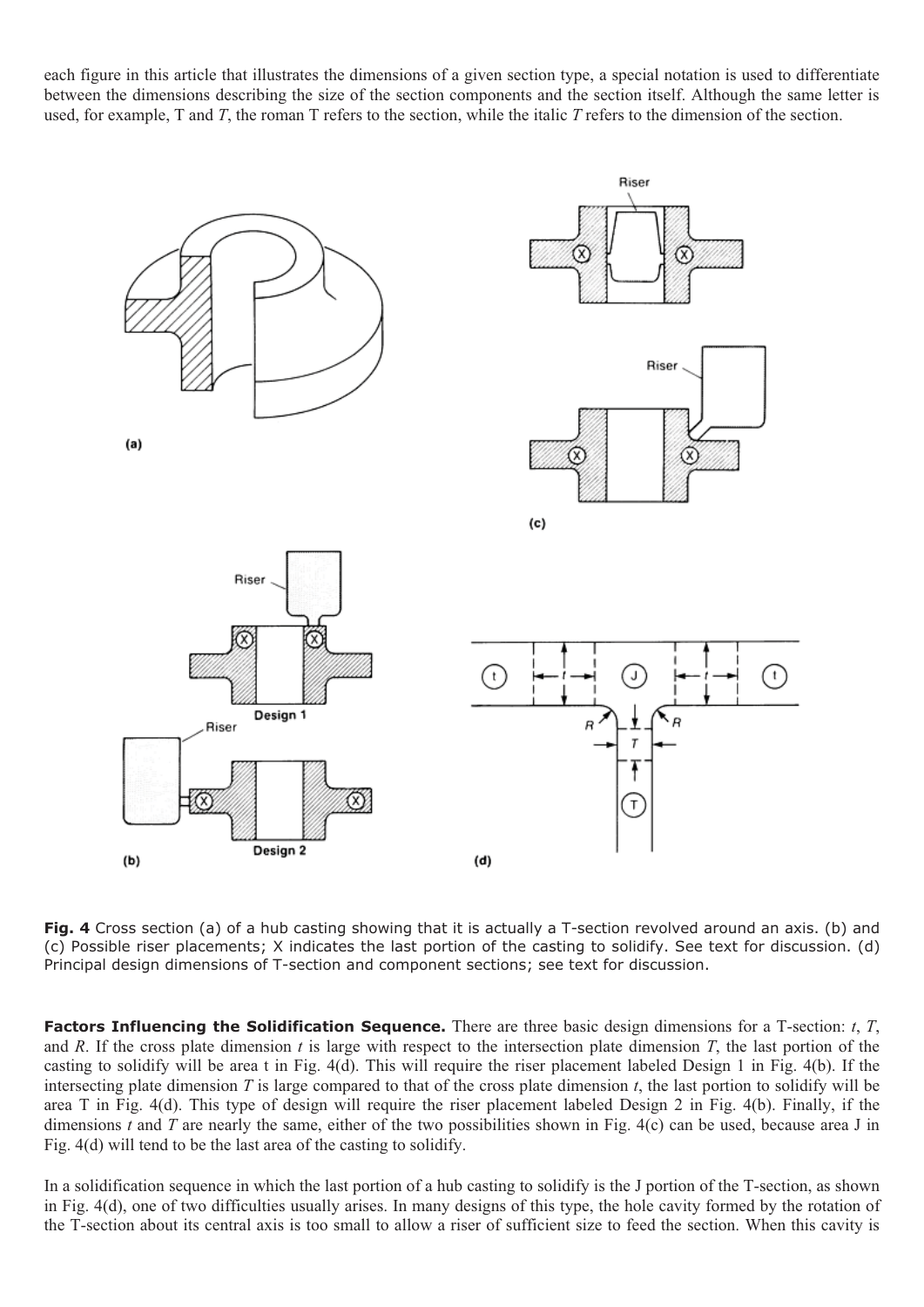too small, there is no alternative but to place the riser outside of the casting, as shown in Fig. 4(c), which necessitates the use of a core, thus adding cost.

If the enclosed cavity should be large enough to contain a riser of sufficient size, the problem then usually involves the removal of the riser from within the cavity. In a high-production environment, such as automotive applications, special equipment to extract such internal risers can be economically feasible if the design allows placement in the internal cavity of the hub.

Such a special case is the manner in which cast automotive connecting rods are produced. For this particular type of casting, a small wafer riser is placed within the crankshaft receiver end of the connecting rod, which adequately feeds this portion of the casting. However, the use of this casting design and the wafer riser is predicated on high production requirements, which allow the use of specially designed punch presses to remove the riser and the associated gating system. Without such special equipment, the internal riser placement would be highly undesirable.

This case is an exception to the overall undesirable nature of solidification sequences in which the J portion of a hub casting is the last section to solidify. This points out a very important concept; There are no definitive rules that always apply to casting design. It is this potential for alternative solutions based on specialized conditions that makes the topic of casting design so interesting but very difficult to confine within a rigid set of guidelines. The goal is to design the casting with a particular solidification sequence in mind so that the cast part can be risered easily and subsequent riser removal can be accomplished with ease.

In general, however, either of the two riser placements shown in Fig. 4(c) can usually be considered undesirable. Because of the added costs imposed by a solidification sequence of this type, such designs generally should be avoided. However, if such a design is unavoidable, some modifications can be made to facilitate manufacture. The key is to recognize the problem, namely, that area J of the T-section of the hub (Fig. 4d) is the last to solidify. Once this is known, appropriate measures can be taken to modify the solidification sequence.

One alternative would be to alter the casting modulus by changing the shape of the hub to reduce the volume contained and/or to increase the surface area. This would be an effective solution to the problem if the design already required a core to form the hole in the hub before the change in shape. If such a design change increases the number of cores required to produce the casting, this technique may not be cost effective, because additional cores usually necessitate increased casting costs.

Another possible solution to the same solidification sequence problem might be the use of a feed pad (Fig. 5). Once again, by recognizing the solidification sequence problem imposed by the design, the designer could elect to add metal to the flange of the hub to change the solidification sequence. Foundrymen refer to this technique as padding. This is a good alternative solution if the pad can either remain on the casting in use or does not affect machining costs adversely. There are many other possible design alternatives, but the designer must first be aware of the problem caused by the solidification sequence.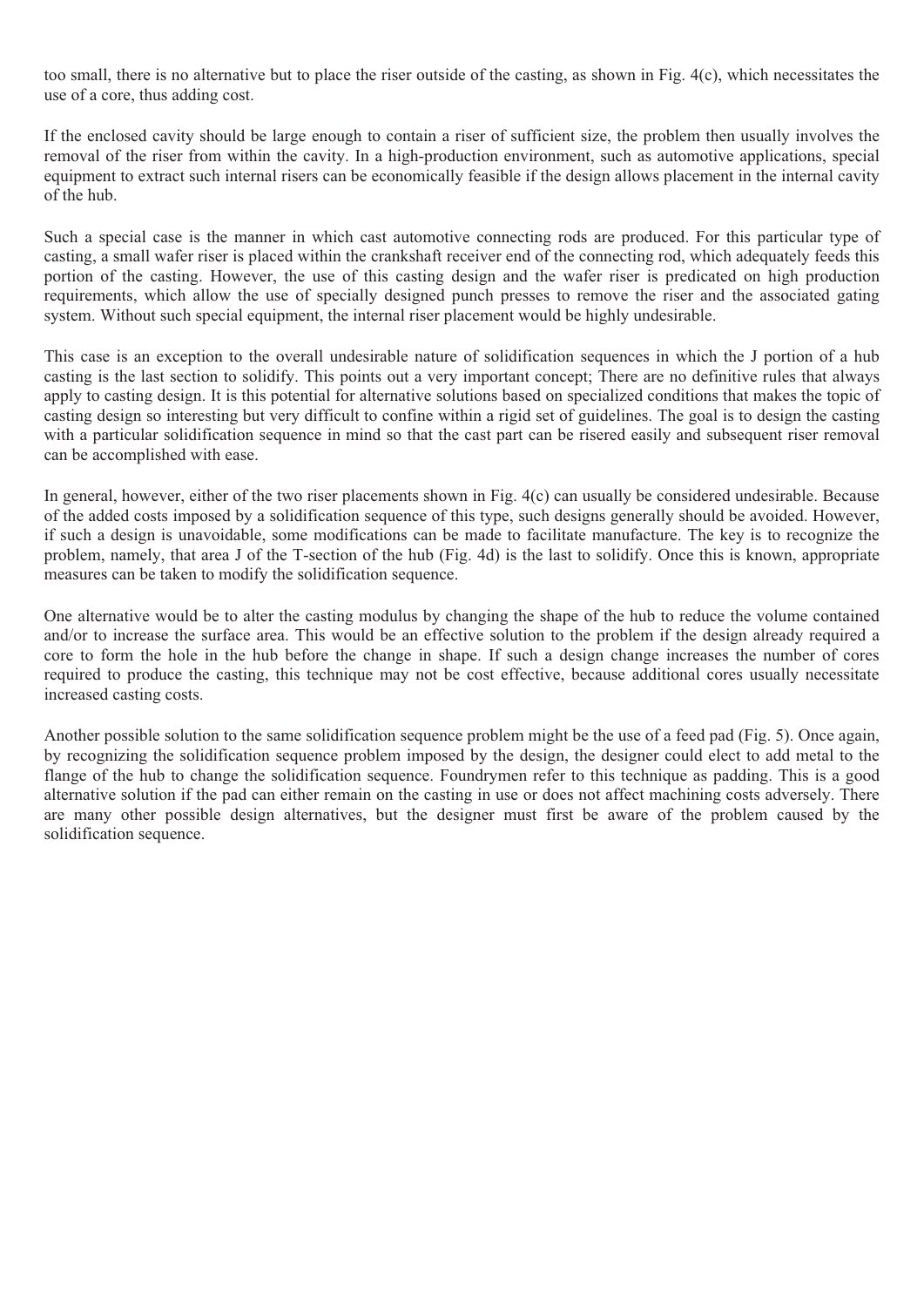

**Fig. 5** A hub casting with a pad to provide a feeding channel from the riser. (a) Top view. (b) Side view.

Either of the riser placements shown in Fig. 4(b) is an effective alternative if large production quantities are not required. Because of the need to extract the riser through the top of the cope half of the mold, Design 1 is less compatible with high-production molding techniques than the side riser used in Design 2. Therefore, if high production is expected, the preferred solidification sequence would be that in which area T in Fig. 4(d) is the last portion of the casting to solidify.

**Development of Solidification Sequence Graphs.** A series of graphs has been developed to assist designers and foundry engineers in determining the solidification sequence of the basic shapes listed earlier. These graphs show the solidification sequences as a function of the design parameters constituting the sections. Considering the T-section shown in Fig. 4(d), one can easily see that there are three parameters governing the manner in which the section solidifies, namely, dimensions *T*, *t*, and *R*. As each of these parameters changes, the casting modulus of each component making up the T-section changes. The solidification sequence can be estimated by comparing the modulus of each component (t, T, and J) of the T-section. With the use of a computer, this process was employed to evaluate all the possible designs of the T-section from  $t = 0$  to 10 and  $T = 0$  to 10 while holding  $R = 0$ . The results of this analysis are shown in Fig. 6(a).

![](_page_7_Figure_4.jpeg)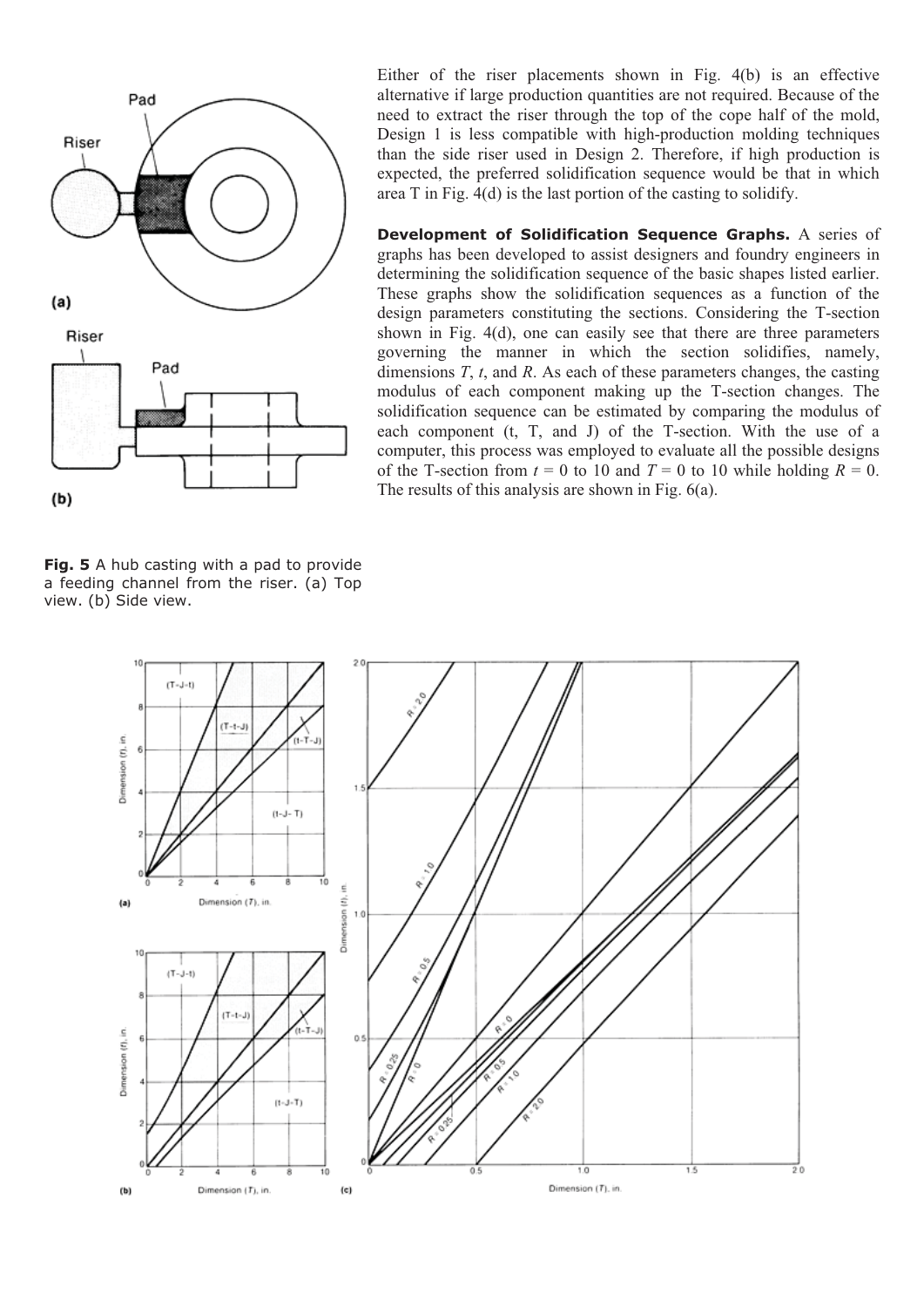**Fig. 6** Solidification sequence curves for T-sections. Letters indicate the order of solidification of the various parts of the casting (see Fig. 4d). (a) Fillet radius  $R = 0$ . (b)  $R = 2$ . (c) Composite of design curves for various fillet radii.

The technique used in this analysis was the well-known Chvorinov's rule, which is commonly used to compare the solidification times of simple casting shapes. Although originally developed for the solidification of pure metals and alloys solidifying over a very narrow temperature interval, the concept is more broadly applicable and states that the total solidification time of a casting (or casting section) is proportional to the square of the volume-to-area ratio of the casting (or casting section). This rule can be stated mathematically as follows:

$$
t_f = K \cdot \left(\frac{Vc}{Ac}\right)^2
$$

where  $t_f$  is the total solidification time for the casting or casting section,  $V_c$  is the volume of the casting or casting section, *A*c is the surface area of the casting or casting section, and K is a constant for a given metal and mold combination.

The factors that relate to the constant K are mold temperature, metal temperature, the density of the solidifying metal, the specific heat of the mold, the density of the mold material(s), the thermal conductivity of the metal, the thermal conductivity of the mold, and the specific heat of the metal. These factors involve the specifics of a given casting manufactured in a given mold. For a mold that consists of a single material, these factors can be considered a constant throughout the mold.

For factors that are constant throughout the part of the mold containing a given portion of the casting, Chvorinov's rule becomes a proportional equation in which the time for solidification is proportional to the square of the volume divided by the surface area. In this form, the results of the equation are independent of the type of mold and metal being considered, provided they are the same over the casting section to which the results are to be applied. Furthermore, for the purposes of providing a proper solidification sequence, the actual time for a given portion of a casting to solidify is not needed. In this type of analysis, it is important only to determine the order in which each component solidifies with respect to the other components being studied. By remembering these facts, the proportionality equation discussed above (that is, solidification time is proportional to the volume/surface area ratio) is all that is required to study the solidification sequence of various section components relative to one another.

Consider the components making up the T-section in Fig. 4(d). There are three basic dimensions  $(T, t, \text{ and } R)$  that describe the section, and the section consists of two plates labeled T and t whose intersection forms another section labeled J. Assuming from a thermal point of view that the formed section is infinite (that is, the ends of plates in the *z*direction perpendicular to the drawn section do not influence the solidification of the section or the plates), the volume of the section and plates can be determined from the perimeter and enclosed cross-sectional areas of the sections. Such an assumption is valid if the thickness of the section in the *z*-direction is five times the thickness of the thickest section.

For this case, the volume of the plate having a thickness *T* is equal to  $T^2$ . The surface area is equal to 2*T*; therefore, the volume-to-surface-area ratio (casting modulus) of the plate is *T*/2. Similarly, it can be shown that the casting modulus for the other plate making up the section is *t*/2. To study the relationship of the solidification sequence of all the components making up the T-junction, all that remains is to develop the casting modulus for the junction of the two plates referred to as J in Fig. 4(d). Assuming that the thermal effect of the junction extends one plate thickness beyond the tangent point of the radii (that is, the junction length along the t plate is considered to be  $2t + 2R + T$ ), the volume and surface area of the junction can be written as follows:

Volume = 
$$
2r^2 + t(2R + T) + RT + T^2 + \frac{(4R^2 - 3.1416R^2)}{2}
$$
 (Eq 1)

Surface area = 
$$
4t + 2R + T + 3.1416 R + 2T
$$
 (Eq 2)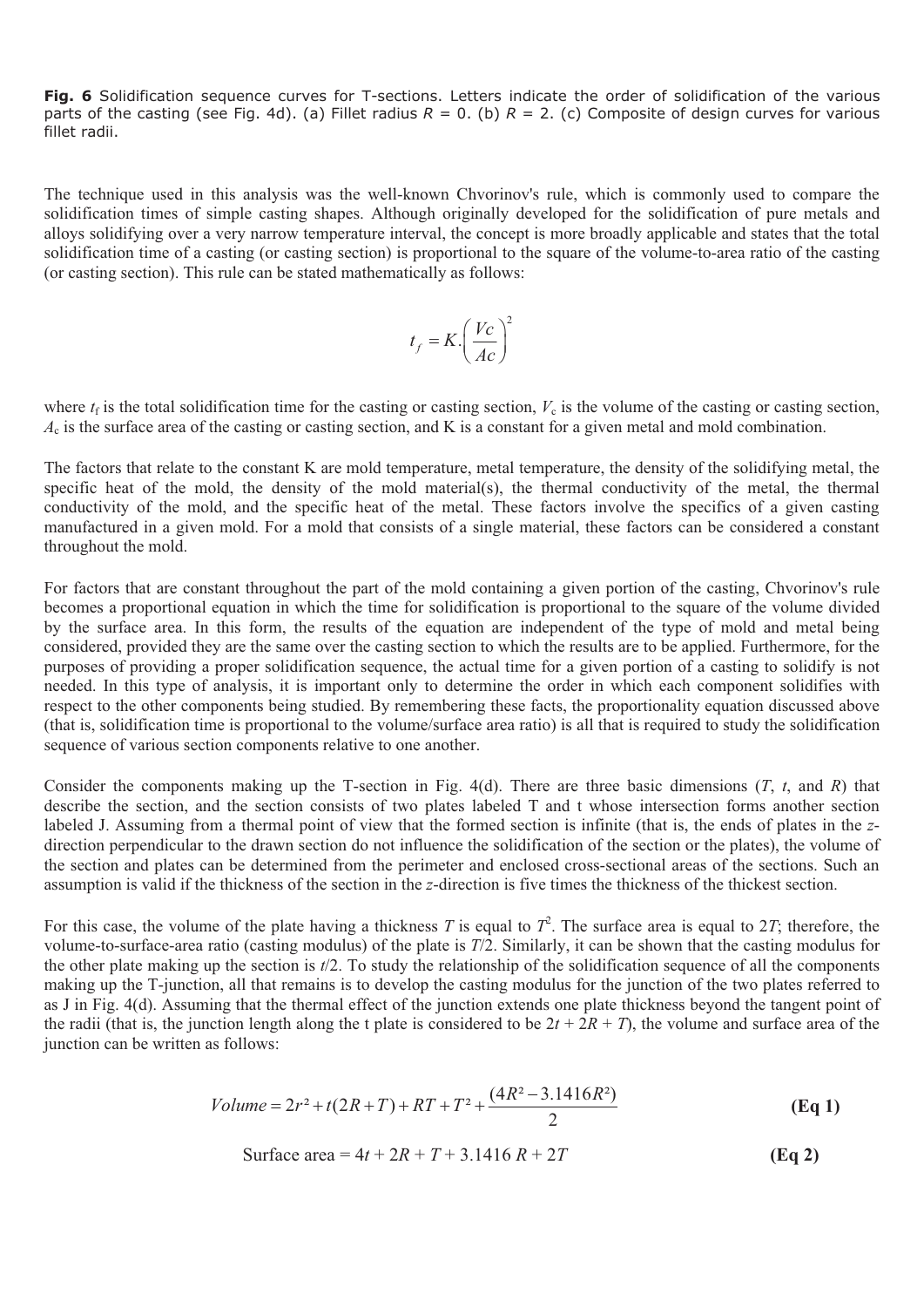Therefore, the casting moduli for the T-junction J and the plates making up the junction are as follows. For the t-plate, the casting modulus is *t*/2. For the T-plate, the casting modulus is *T*/2. For the J section (the T-junction itself), the casting modulus is:

$$
\frac{2r^2 + 2Rt + tT + RT + T^2 + 0.4292R^2}{4t + 3T + 5.1416R}
$$
 (Eq 3)

Based on Eq 1, 2, and 3 and the design parameters of *R*, *t*, and *T*, it is a simple matter to determine the solidification sequence of a T-section. By entering the dimensions of *t*, *T*, and *R* into the respective equations and calculating the resulting casting moduli, one obtains the solidification sequences based on the design parameters of the T-section and the plates making up the section. The results of such calculations for values of  $R = 0$  and  $R = 2.0$  for plate thicknesses from 0 to 10 are shown in Fig.  $6(a)$  and  $6(b)$ .

A series of T-section design curves for *R* values of 0, 0.25, 0.5, 1.0, and 2.0 for values of *t* and *T* from 0 to 2 are presented in Fig. 6(c). For design curves not covered, one can easily use Eq 1, 2, and 3 for the junction and the respective plates of thickness *t* and *T*.

Equations 1, 2, and 3 are not specific for the use of inches only, because the form of Eq 1, 2, and 3 and the results are purely numeric. Thus, one can use metric units such as centimeters or millimeters as the dimensions and use any of the graphs directly. Equations 1, 2, and 3 also allow the user to convert any of the graphs to any radius. All that is needed is to determine a ratio of the desired radius to a specific radius on the graph and then use this ratio as a scaling factor to adjust the scale of the two dimensional axes *t* and *T*. For example, assume a graph for a 1 in. or 1 cm radius was needed but only

Fig. 6(b) was available. Because the scaling ratio for this case is  $\frac{1}{2}$ 2 , the *T* dimension of the horizontal axis could be

labeled 0, 1, 2, 3, 4, and 5, replacing the 0, 2, 4, 6, 8, and 10 currently on the graph. By following this same procedure for the *t* dimension on the vertical scale, one would produce the graph form necessary for the  $R = 1$  problem. Thus, the user of these graphs is not limited to the cases presented, and any combination based on the required *R* value can be used.

The following example further illustrates the use of such curves. Figure 4(a) shows the cross section of a hub casting. With reference to Fig. 4(d), it can be determined that the T-section dimensions are as follows:

- $\bullet$   $T = 4$  in.
- $t = 6$  in.
- $R = 0$

Note that T-sections with  $R = 0$  are not recommended, because of the stress concentration and the potential for hot tears or cracks.

By referring to Fig. 6(a) and plotting the *T* and *t* dimensions, it can be seen that for this design the *T* = 4, *t* = 6 point on the graph lies in the zone of the graph labeled T-t-J. Thus, based on casting modulus, a solidification sequence of T-t-J would be expected. Because the J portion of the section is the last to solidify, the riser would have to be attached to this portion of the casting. Therefore, because of the solidification sequence imposed, a riser placement scheme similar to that shown in Fig. 4(c) must be used. However, this type of solidification sequence is generally undesirable, and design alternatives should be considered. Some metal can be removed from the junction, or the *T* dimension should be increased somewhat above 8 in. as either a pad (Fig. 5) or a complete increase of the entire flange of the casting. Yet another approach would be to increase or decrease the hub thickness dimension *t*.

These are a few of the potential solutions to the problem that are available to the design engineer. The designer knows both the stresses and the environment in which the part will function; therefore, the designer alone must make the final decision on any proposed changes. It is important to inform the design engineer of a potential manufacturing problem early in the designing process while flexibility still exists, not at later stages when the flexibility is lost.

The previous example considered a T-section in which the radius *R* was 0. This case is somewhat academic because, in terms of well-known design principles, the design discussed leads to undue stress concentrations at the sharp corners. This is to be avoided from the standpoints of pure design and casting manufacture. Because of the contraction of the metal as it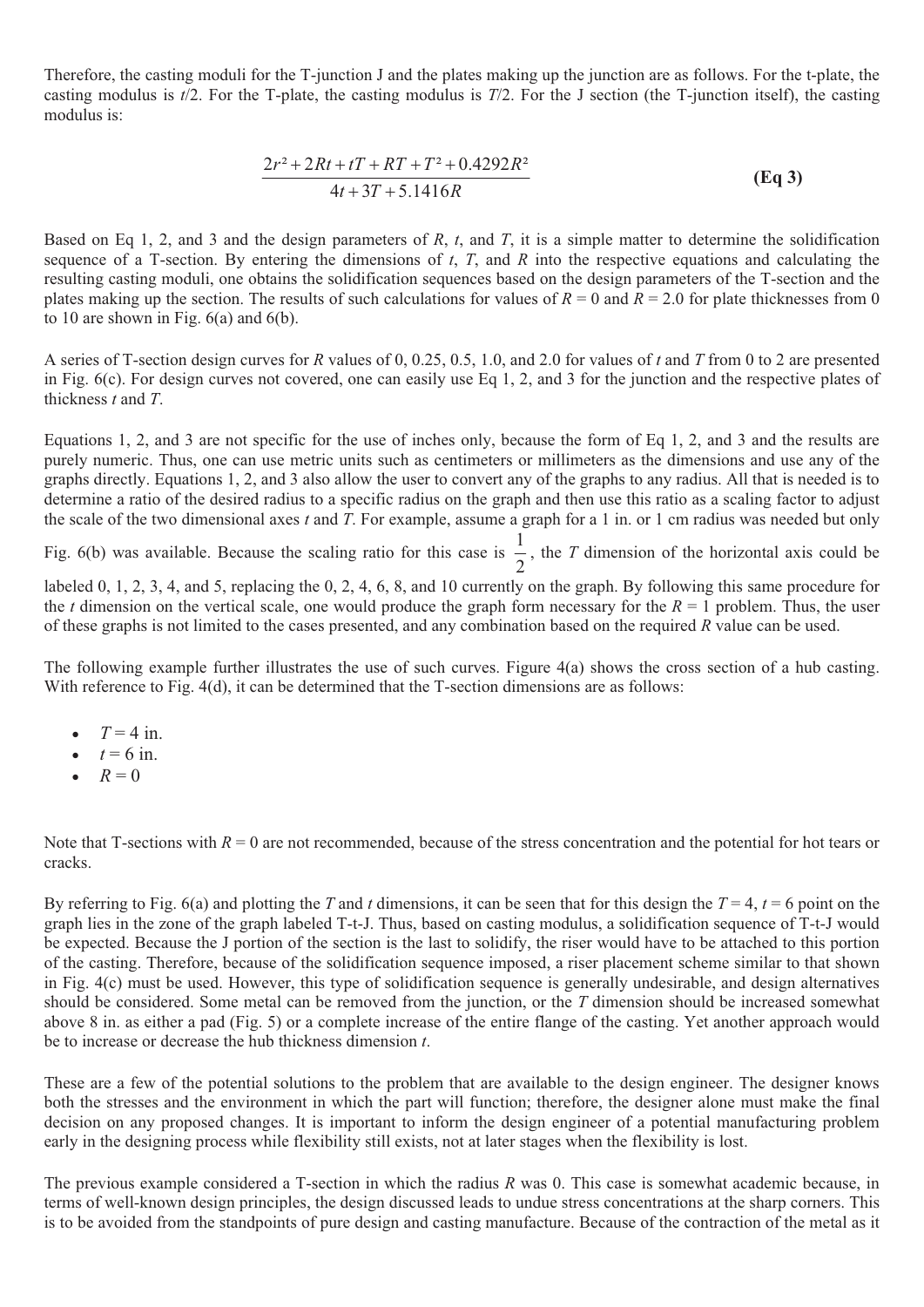solidifies and cools, such stress concentration can lead to cracking of the casting (either hot tearing or cold cracking). *Therefore, the first rule of economical casting design is to use generous fillet radii whenever possible*.

Figure 6(b) was obtained by following the same procedure discussed for the development of Fig. 6(a). In Fig. 6(b), the radius dimension *R* of Fig. 4(a) was set to 2 in. A comparison of Fig. 6(a) and 6(b) reveals the effects of adding a 2 in. fillet radius. Very little difference in the solidification sequence is observed at the heavy plate thicknesses (the upper right-hand corner of the graph). However, in those designs in which thin plates are used (the lower left-hand corner of the graph), there is a much stronger tendency for the plate junction J to be the last portion of the T-section to solidify. It must be remembered that Fig. 6(b) represents all the design variations of the T-section from *T* and  $t = 0$  to *T* and  $t = 10$  to which a constant 2 in. fillet radius is applied. A series of design curves for various fillet radii are shown in Fig. 6(c).

Whenever any fillet radius is applied, an effect on the solidification sequence must be expected because the fillet radius causes an increase in volume and a decrease in surface area in the vicinity of the fillet. The increase in volume and the decrease in surface area caused by the use of a fillet are only functions of the fillet radius; therefore, the effect of adding a given fillet radius to the casting modulus of the t-junction is a constant based on the radius. Furthermore, because the casting modulus of the junction is a function of the plate thickness, the addition of a 2 in. fillet to thin plate designs increases the casting modulus of the junction far more with respect to the modulus of the plate than for thick plates. Thus, the effect of the 2 in. fillet addition is far greater in thin plate designs than in heavier plate T-sections.

Using these graphs, the designer can recognize potential problem areas by remembering *the second rule of casting design for economy, which states that the last place of any casting to solidify must be accessible for riser placement*. Ideal riser placement is at the parting line and at the outer perimeter of the casting. If this rule is not followed, weld repair, scrapped castings or sudden catastrophic failure could result, and these outcomes will cause increased casting costs, delivery delays, and a serious danger of premature failure.

### *X-Sections*

Another simple shape of importance to designers is the X-section. However, for X-sections, the designer must consider two conditions in order to cover all the possible design combinations that might be encountered.

**Equal Opposite Legs.** The first type of X-section design is that in which the opposite legs of the X are equal. The model for this case is shown in Fig. 7. The solidification sequence curves of this model, which contain fillet radii of  $R = 0$ and  $R = 2$ , are presented in Fig. 8(a) and 8(b). Design curves for various fillet radii are shown in Fig. 8(c). As before, the casting modulus equations for the plates making up the X-section are *T*/2 and *t*/2. For X-sections in which the opposite legs of the section are equal, the casting modulus for the J- or X-junction is as follows:

$$
\frac{Volume}{Surface Area} = \frac{2t^2 + 2T^2 + 2Rt + 0.8584R^2}{4t + 4T + 6.2832R}
$$
 (Eq 4)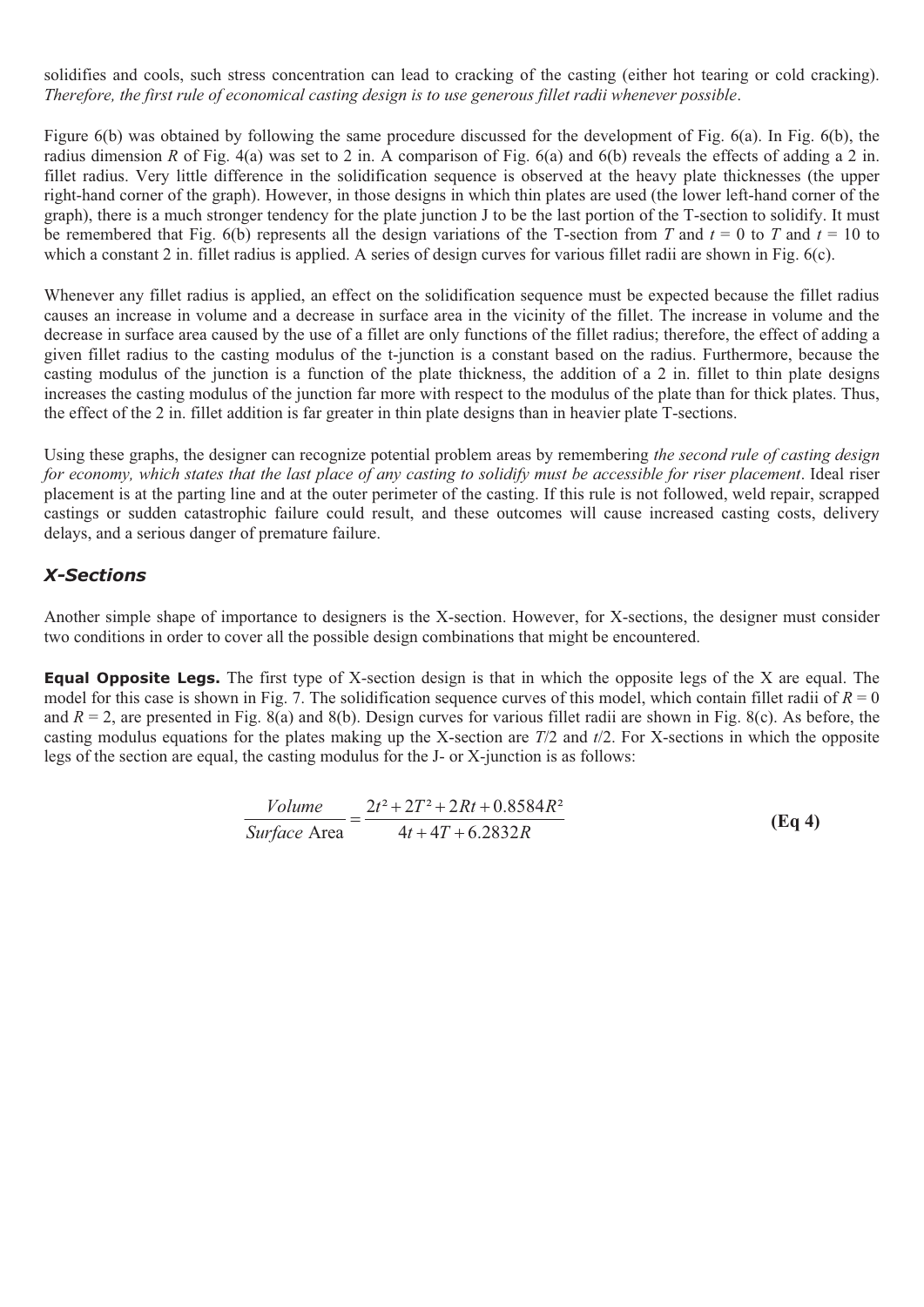![](_page_11_Figure_0.jpeg)

Fig. 7 Model of X-section with opposite legs equal. See Fig. 8 for solidification sequence curves.

![](_page_11_Figure_2.jpeg)

**Fig. 8** Solidification sequence curves for X-section with opposite legs equal (see Fig. 7). (a)  $R = 0$ . (b)  $R = 2$ .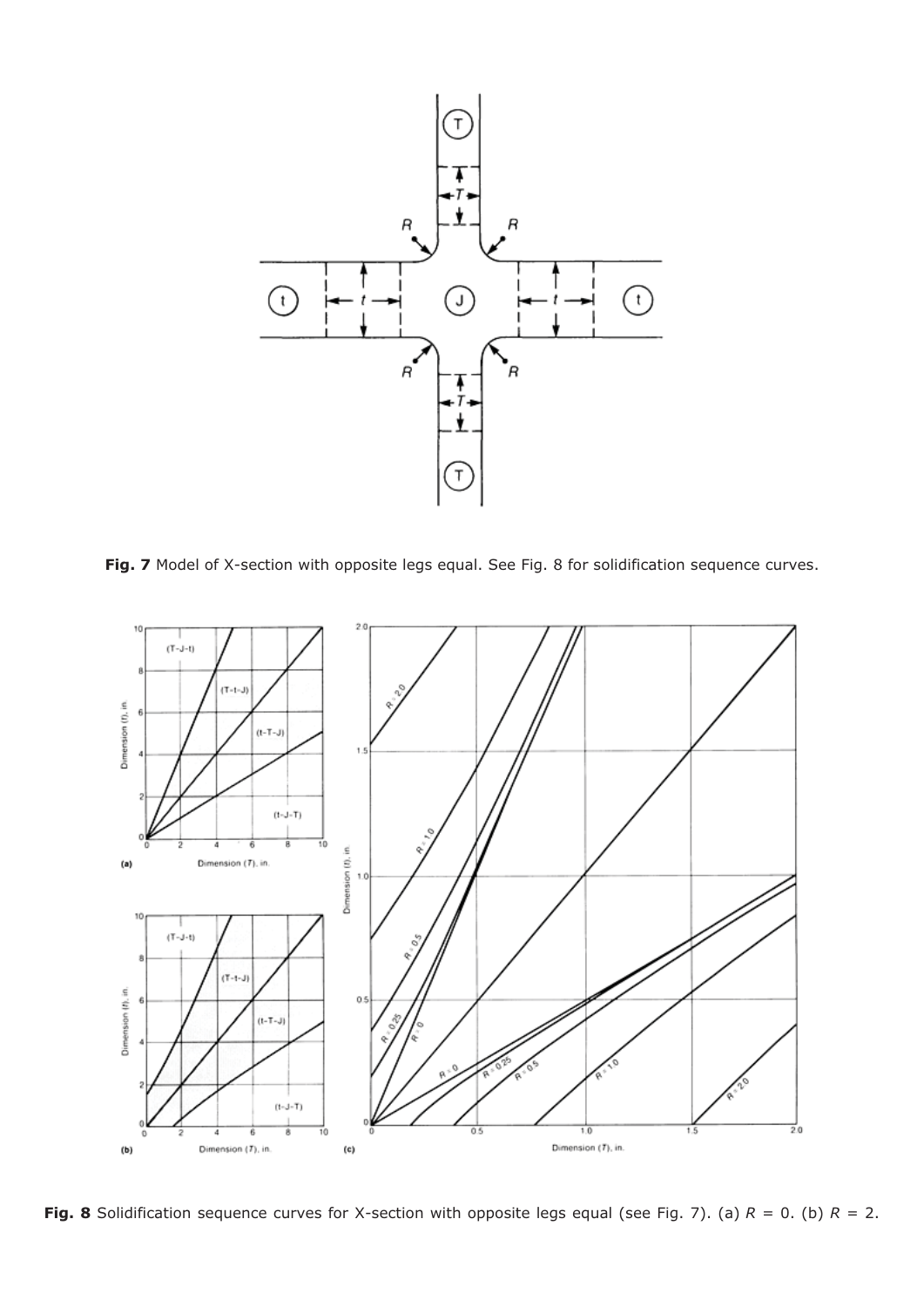(c) Composite of design curves for various fillet radii.

Because of the greater volume of metal at the junction, there are far more designs in which the J- or X-junction is the last to solidify compared to the T-junction curves discussed earlier. This is why many authors do not recommend the use of X-sections in casting design. However, this type of thinking can often cause excellent opportunities for cost reduction to be overlooked.

Merely because the junction portion of an X, T, L, or boss section solidifies last does not mean that the section is poorly designed. The most economically produced design will often take advantage of this very fact. The junction of a section solidifying last becomes a problem only when it violates the second rule of economical casting design; that is, it leaves that portion of the casting solidifying last in an inaccessible area for riser placement. Although accessibility for riser placement is essential, limiting the number of risers required can further improve economy by design. *Thus, the third rule for economical design is to create designs requiring as few risers as possible*.

Solidification proceeds through the casting in what is called the solidification or feeding path. Each feeding path will require a riser, and each riser adds to the cost of the casting. Less expensive and better-quality castings will result from reducing the number of feeding paths and ensuring that the end of each feeding path is accessible. Therefore, designs in which the junctions solidify last can be advantageously used to combine feeding paths, thus reducing the overall cost while increasing the quality of the part.

**Three Legs Equal.** The second type of X-section is shown in Fig. 9. In this design, three of the plates constituting the section have the same thickness. The corresponding solidification sequence curves for this case in which  $R = 0$  and  $R = 2$ are shown in Fig. 10(a) and 10(b), respectively. There is a difference in the curves across the isothickness line running diagonally from left to right on the curves. The upper left portions of the curves represent those designs in which a thick plate of dimension *t* is being chilled by the three equal thickness plates whose dimensions are *T*. This portion of the curve is similar to the curves discussed previously and is fairly straightforward.

![](_page_12_Figure_5.jpeg)

**Fig. 9** Model of X-section with three legs equal. See Fig. 10 for solidification sequences.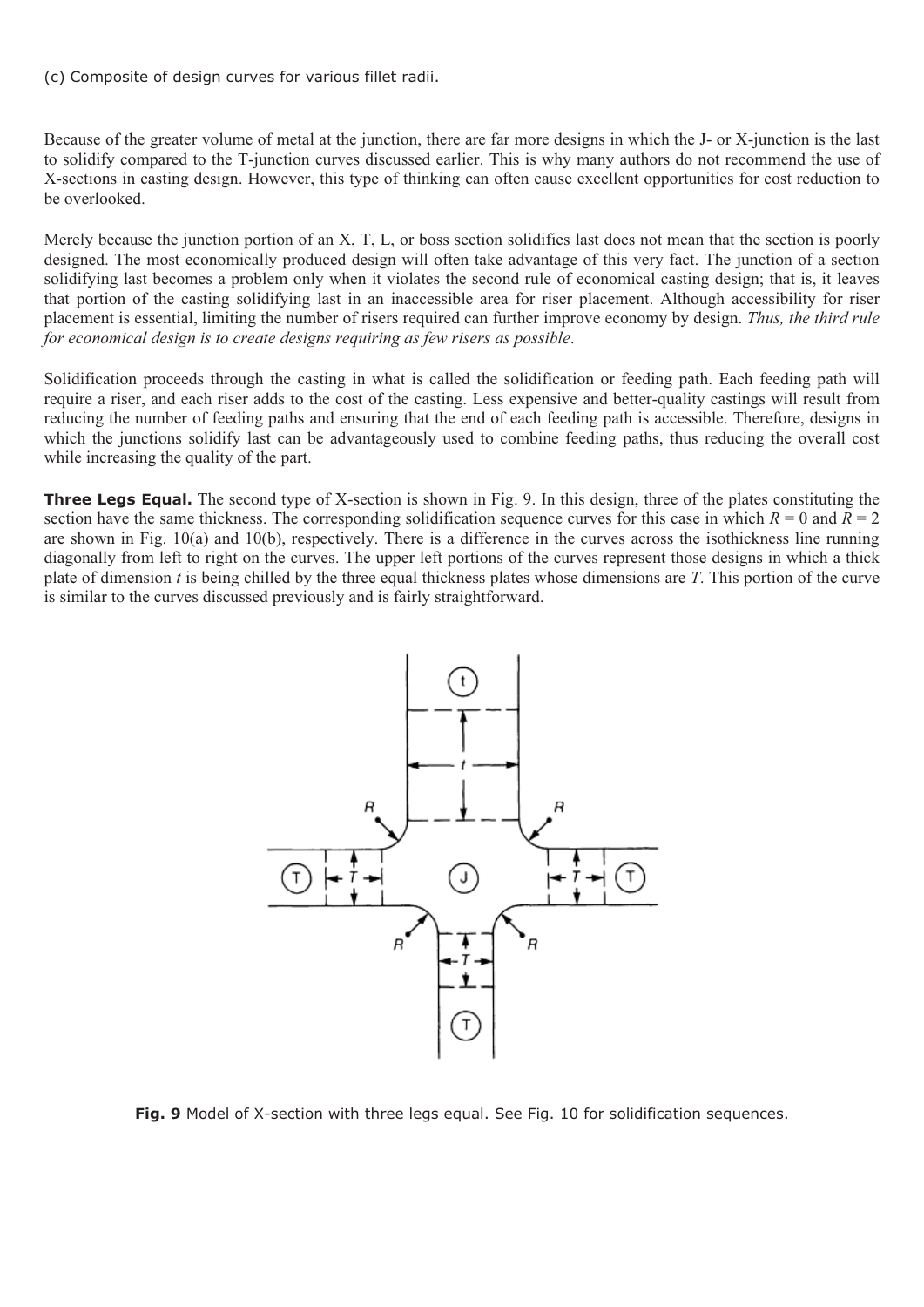![](_page_13_Figure_0.jpeg)

**Fig. 10** Solidification sequence curves for X-section with three legs equal. (a)  $R = 0$ . (b)  $R = 2$ . (c) Composite of design curves for various fillet radii. (d) One segment (*R* = 1) of the composite design curve shown in (c).

The lower right-hand portion of the curve represents the case in which a T-section is to be chilled by the addition of a thin plate. In this case, if the thin plate is too small, it does not provide sufficient surface area to chill the T-junction, thus causing it to solidify before the plates making up the T-junction. This is the t-T-J sequence portion near the horizontal axis of the curve. Only when the t plate provides sufficient surface area to chill the T-junction can the t-J-T sequence be achieved. Finally, as the thinner plate continues to increase, the t-T-J sequence is again encountered.

When one of the legs that make up the X-section has a different dimension than the remaining three legs, two separate casting moduli equations must be used. For the case in which the odd plate labeled t on Fig. 9 is larger than the other three plates labeled T, the following casting modulus equation applies for the resulting J junction:

$$
\frac{Volume}{Surface Area} = \frac{2t^2 + 3T^2 + 3RT + Rt + Tt + 0.8584R^2}{5T + 3t + 6.2832R}
$$
 (Eq 5)

Equation 5 will apply to the upper left corner of the resulting design curves in which *t* is greater than *T*. For the case in which the dimension *T* is greater than *t*, the following casting modulus applies for the *J* junction: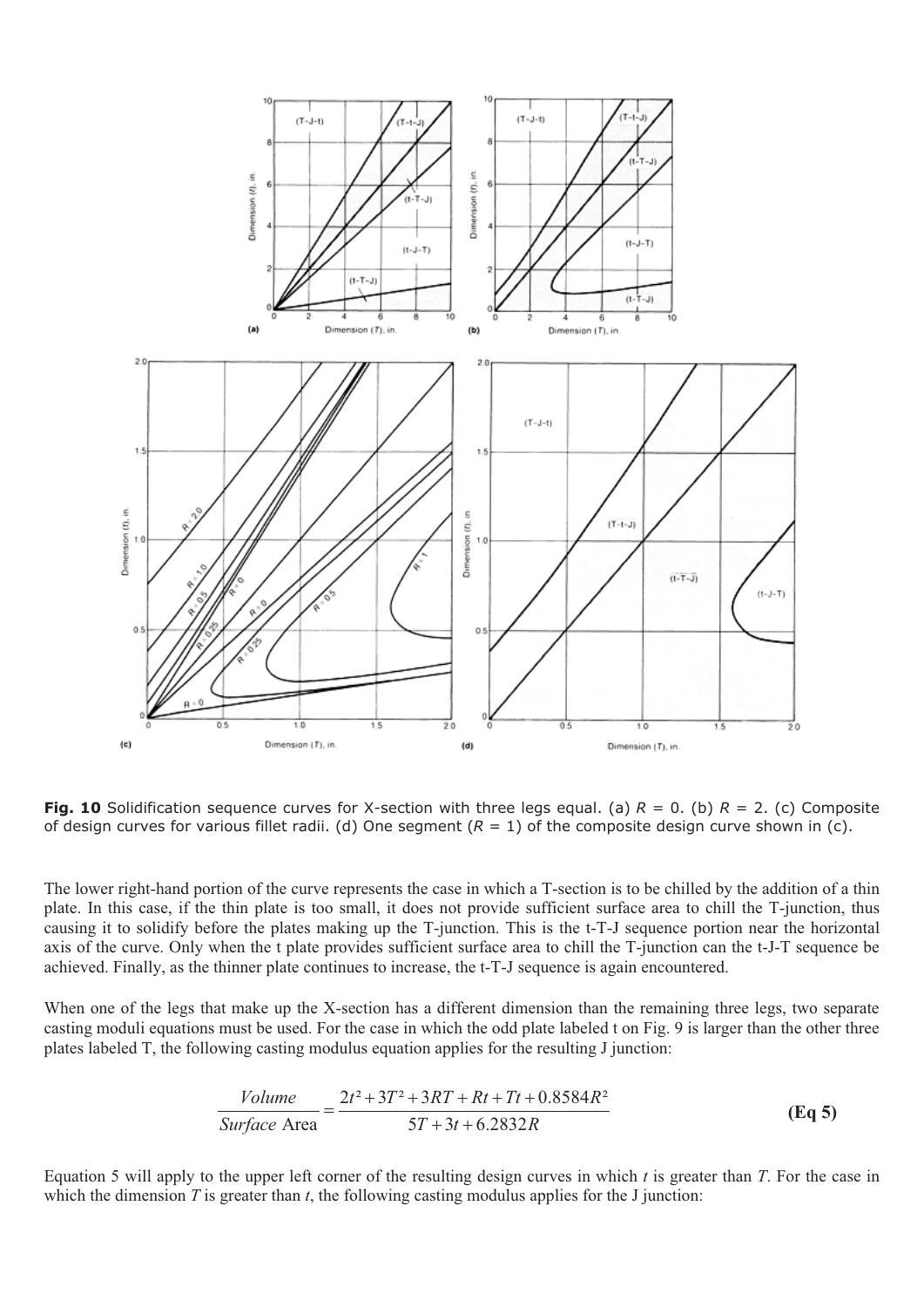$$
\frac{Volume}{Surface Area} = \frac{6t^2 + 3T^2 + tR + 3Rt + 0.8584R^2}{11T + 7T + 6.2832R}
$$
 (Eq 6)

The effect of adding a 2 in. radius to this X-section is identical to that seen on the T-section previously discussed. This can be demonstrated by comparing Fig. 10(a) and 10(b). Design curves for various fillet radii are shown in Fig. 10(c) and  $10(d)$ .

#### *L-Sections*

The third basic shape of importance to design engineers is the L-section. The model of an L-section is shown in Fig. 11. Two different radii are used to describe this section: internal radius *r* and external radius *R*. Because two different radii are required in describing this type of section, two design cases arise: one in which *R* is greater than *r* and one in which *R* is less than *r*.

![](_page_14_Figure_4.jpeg)

**Fig. 11** Model of L-section for *R* > *r*. Compare with Fig. 12. See also Fig. 13 for solidification sequences.

For the case in which the internal radius *r* is less than the external radius *R*, an L-section similar to that shown in Fig. 11 will result. For cases in which *r* is greater than *R*, L-sections of the form shown in Fig. 12 will result.

![](_page_14_Figure_7.jpeg)

**Fig. 12** Two L-section designs that can occur when  $R < r$ . (a) L-section has a higher modulus than the plates when plate thicknesses are nearly equal. (b) Plate thicknesses are very unequal; the modulus of the L-section is less than that of the thick plate.

**External Radius Greater than Internal Radius.** The casting moduli equations for the J- or L-junction in which *R*  $> r$  are also a function of the design parameters being considered, and four equations must be used. For  $R > t + r$  and  $R <$  $T + r$ , the casting modulus of the junction is: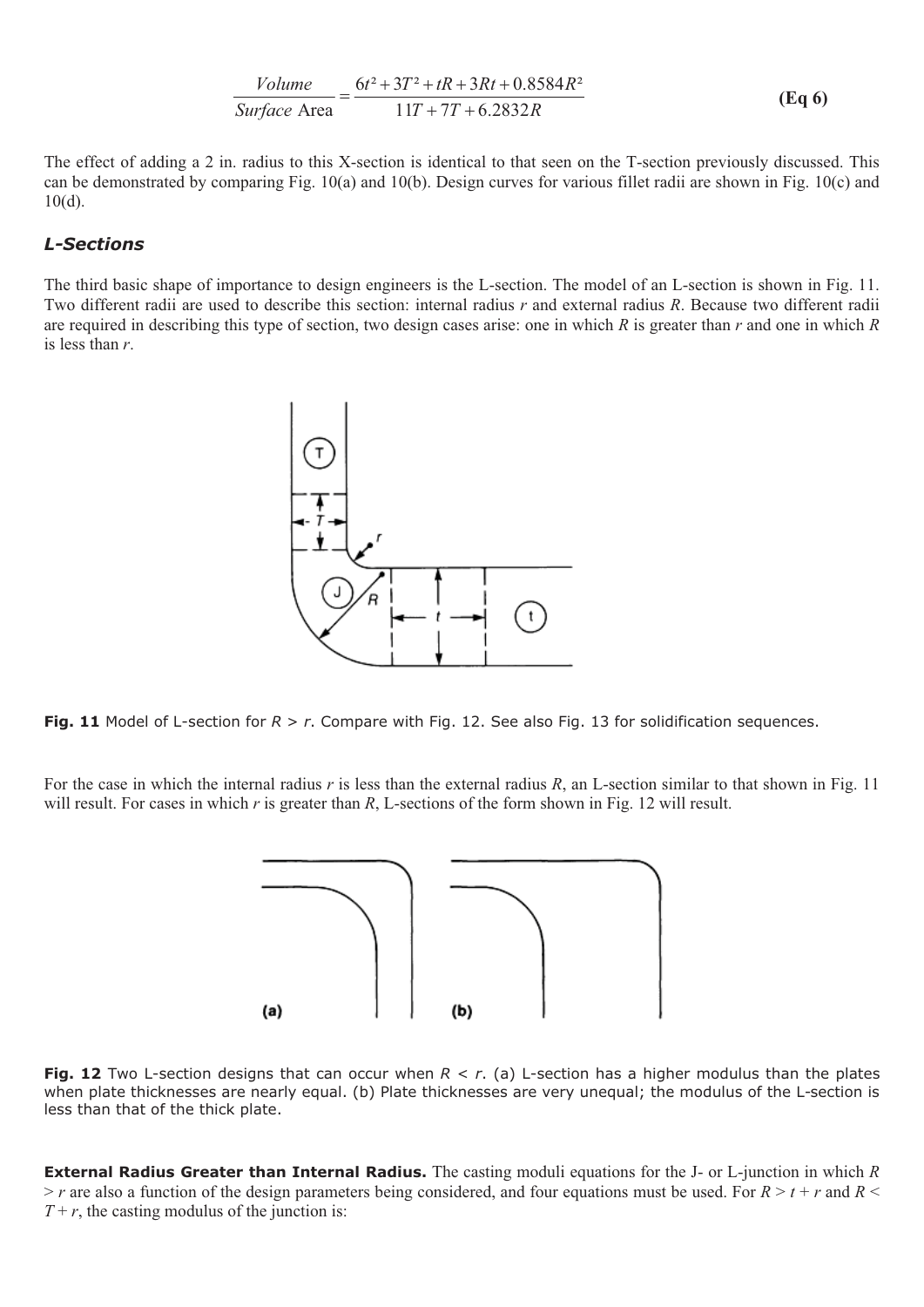$$
\frac{Volume}{Surface Area} = \frac{T^2 + t^2 + TR + tr + 0.2146r^2 - 0.2146R^2}{t + 3T + 1.5707r + 1.5707R}
$$
(Eq 7)

For  $R > T + r$  and  $R > t + r$ , the casting modulus of the junction is:

$$
\frac{Volume}{Surface Area} = \frac{T^2 + t^2 + RT - tr + 0.2146r^2 + 0.2146R^2}{t + T + 2.8584R - 0.4292r}
$$
(Eq 8)

For  $R < T + r$  and  $R < t + r$ , the casting modulus of the junction is:

$$
\frac{Volume}{Surface Area} = \frac{T^2 + t^2 + Tt + rt + rT + 0.2146r^2 - 0.2146R^2}{3T + 3t + 2.8584r - 0.4292R}
$$
(Eq 9)

For  $R > T + r$  and  $R < t + r$ , the casting modulus of the junction is:

$$
\frac{Volume}{Surface Area} = \frac{T^2 + t^2 + Rt + Tr + tT + 0.2146r^2 - 0.2146R^2}{3t + T + 1.5707R + 1.5707r}
$$
(Eq 10)

Although the sequencing curves for  $R > r$  shown in Fig. 13(a) and 13(b) seem complex, the complexity is easily understood by remembering that both the internal and external radii (*r* and *R*, respectively) are held constant on any given graph. The first unusual feature of graphs of this type is the forbidden zone, that is, the dark area in the lower left corner of the graph. In this area, L-sections using the radii combinations given in the figure caption are impossible, and the internal radius punctures the external radius (Fig. 14a).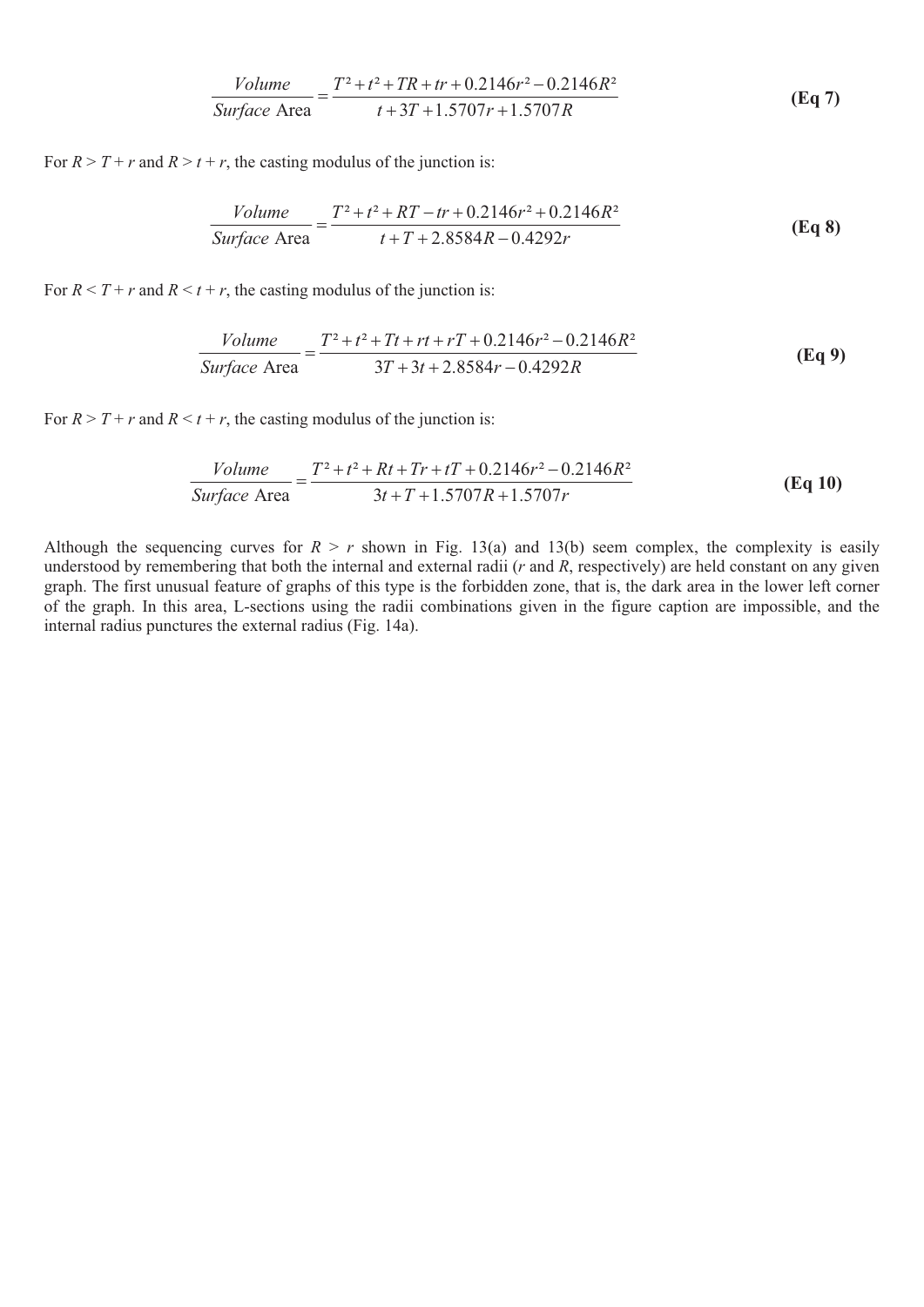![](_page_16_Figure_0.jpeg)

**Fig. 13** Solidification sequence curves for the L-section shown in Fig. 11 with  $R > r$ . (a)  $r = 0.25$ ,  $R = 0.5$ . (b)  $r = 0.25$  $= 0.5, R = 1.$  (c)  $r = 1.0, R = 2.0.$  (d)  $r = 2.0, R = 4.0.$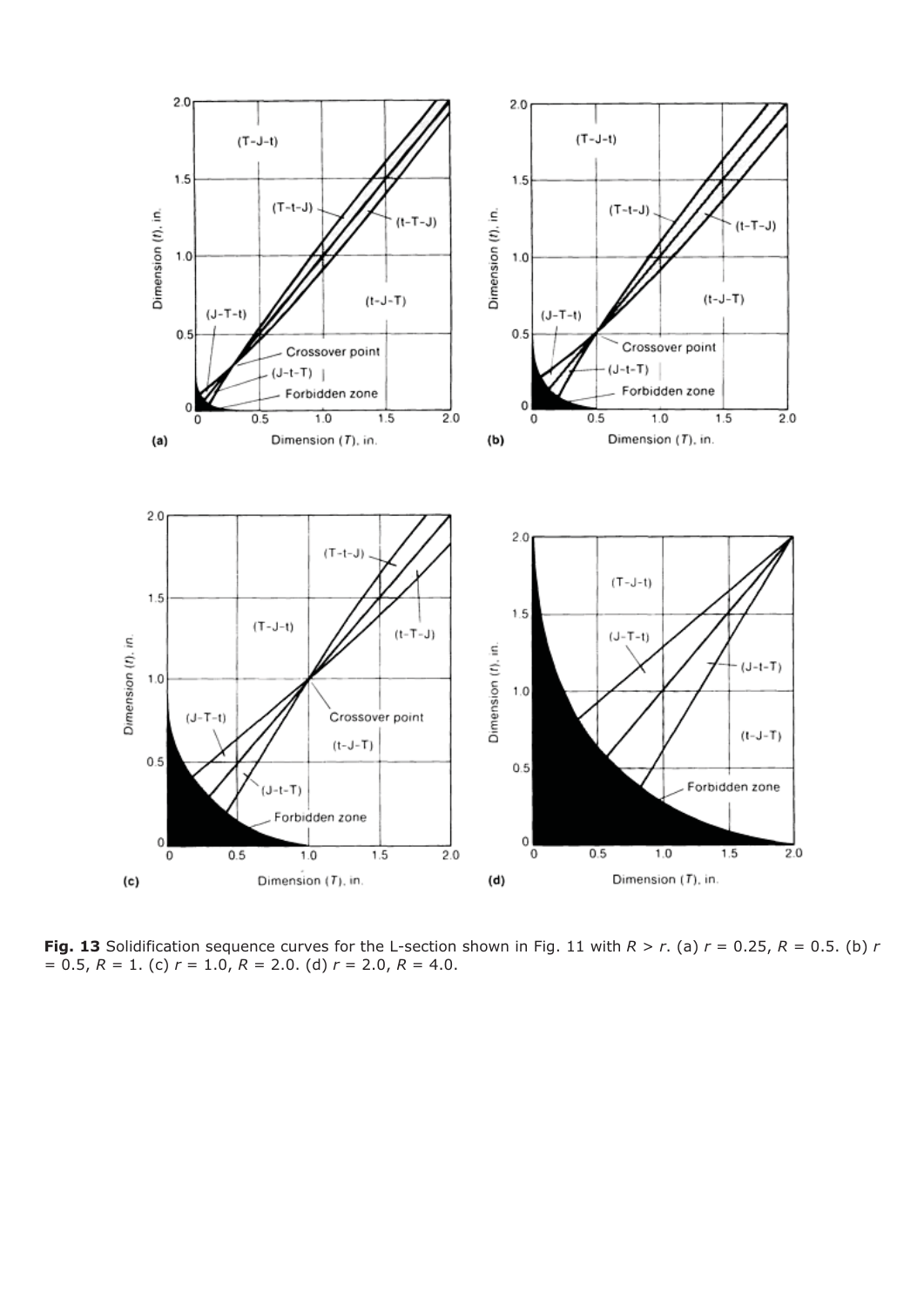![](_page_17_Figure_0.jpeg)

**Fig. 14** L-section designs that fall in the forbidden zones of Fig. 13. (a) Internal radius *r* punctures external radius *R*. (b) Crossover point occurs when moduli of all the components are equal--in this case at  $t = T = 0.25$ , as shown in Fig. 13(a).

Another unusual feature of these curves is the crossover point, which in Fig. 13(a) occurs at  $t = T = 0.25$ . At this point, the casting moduli of all the components of the L-section (t, T, and J) are equal. This occurs because a uniformly thick plate results from these particular design conditions, as shown in Fig. 14(b). The crossover point always occurs when  $t = T = (R)$ - *r*) for L-sections in which *R* > *r*. The effects of increasing the radii can be seen by comparing Fig. 13(a) with 13(d).

**External Radius Less Than Internal Radius.** If the external radius *R* of an L-section is designed to be less than the internal radius *r*, completely different sequencing curves result. The simplified geometry of L-sections in which *r* > *R* also considerably simplifies the casting modulus of the resulting J- or L-junctions. Because of the geometry, only the following casting modulus equation is required:

$$
\frac{Volume}{Surface Area} = \frac{T^2 + t^2 + rT + rt + Tt + 0.2146r^2 - 0.2146R^2}{3T + 3t + 3.5707r - 0.4292R}
$$
(Eq 11)

Curves for L-sections with two such  $R \le r$  combinations are shown in Fig. 15. No crossover point occurs, nor does the curve contain a forbidden zone. The reasons for this can be determined by noting the features of such L-section designs (Fig. 12).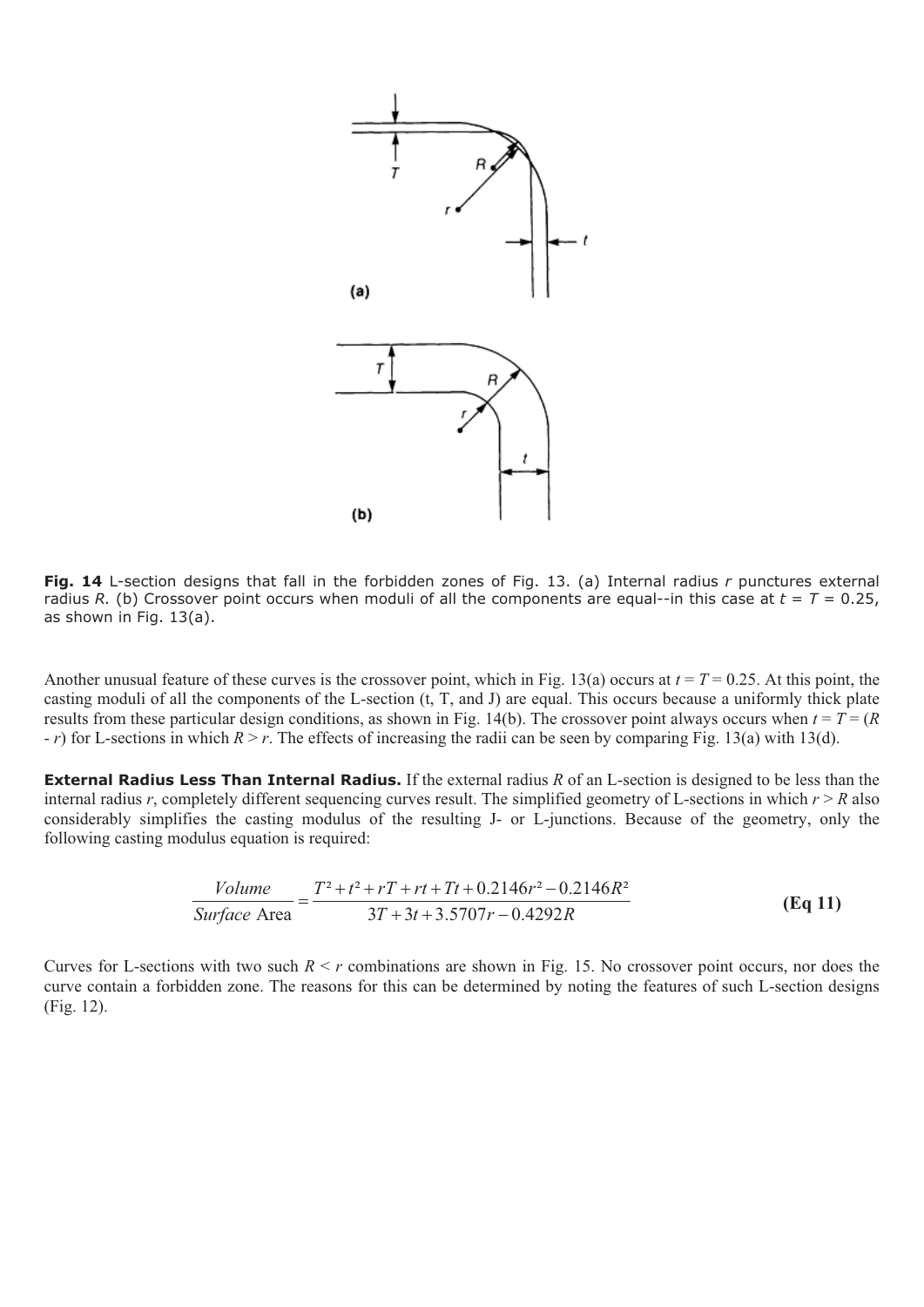![](_page_18_Figure_0.jpeg)

**Fig. 15** Solidification sequence curves for L-sections with  $r > R$ . (a)  $r = 0.5$ ,  $R = 0.25$ . (b)  $r = 1$ ,  $R = 0.5$ . Compare with Fig. 13.

# **Feeding**

**Solidification of Flat Plates.** The L-, X-, and T-sections discussed to this point consist of a combination of plates and the junctions themselves. Any discussion of casting design must also consider the solidification of simple flat plates as well as their more complex junctions.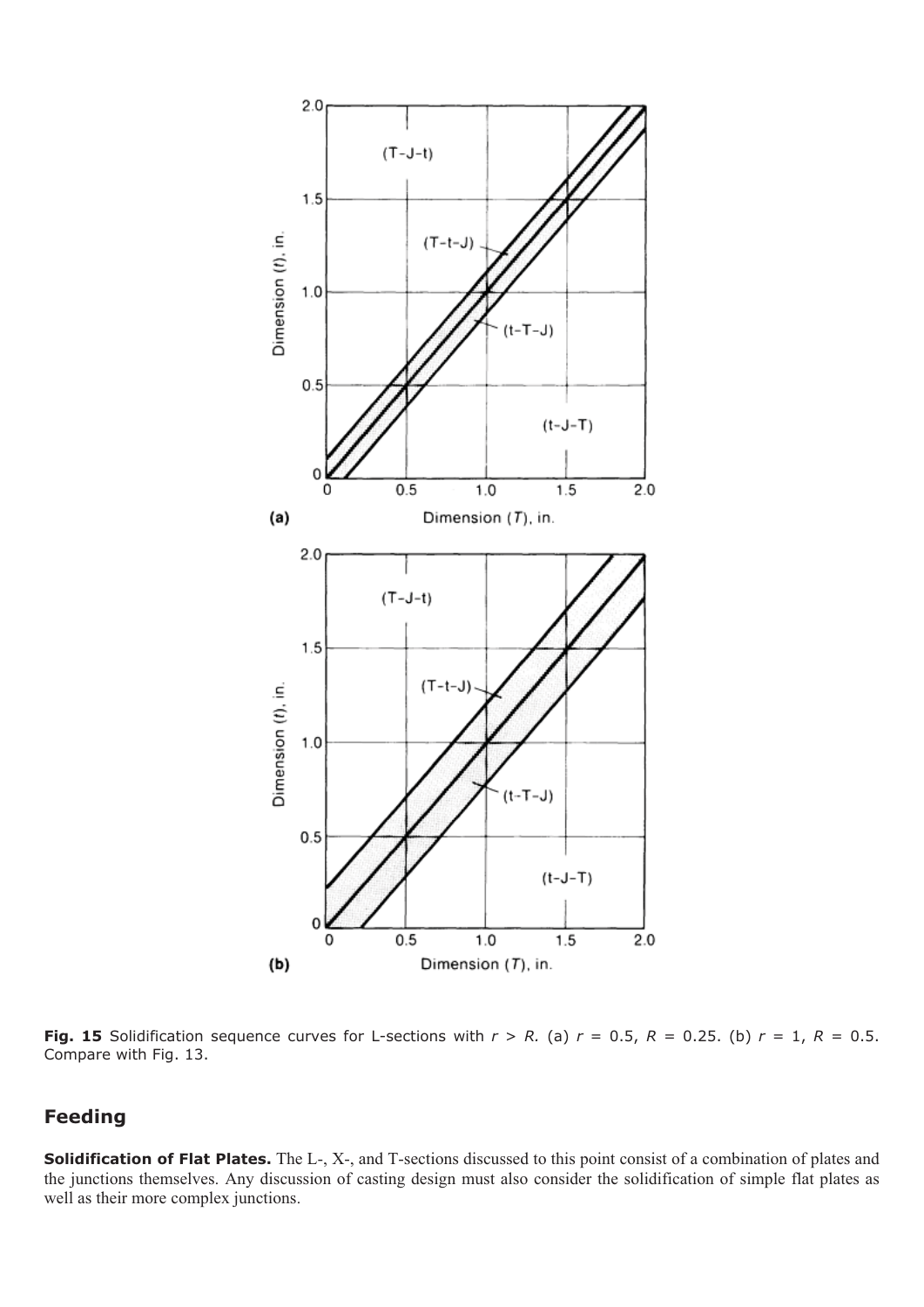The solidification of metals does not occur as a flat moving front, but rather as a series of protuberances ranging in shape from cone points to very complex, branched shapes called dendrites. The complexity of these shapes is a function of the speed of growth of the front, the cooling rates involved, and the composition of the alloy. For the purposes of design, the nature of these shapes concerns the ability of metal to develop a feeding path through uniform flat plates or cylinders. Because these protuberances in most alloys of interest at commonly found growth rates and thermal gradients usually manifest themselves as dendrite-type shapes, they can provide a significant barrier to the continued flow of metal. This phenomenon can lead to shrinkage defects in castings because the feed metal supply cannot reach into the solidifying front at which the liquid-solid contraction is causing a feed metal demand. In particular, this effect influences casting design in the area of feeding distances.

In a simple plate having a constant thickness *T*, a set of solidification fronts will move from each of its surfaces until they meet at its centerline. However, as these fronts move together, their dendritic character begins to cause a blockage of the metal flow from a feeding path, which will result in some degree of shrinkage. This phenomenon has been quantified, and it has been determined that the ability of a riser to feed through a plate is very limited (Ref 1). Often, sound casting production can be achieved only for a few thicknesses along the plate even when chills are used. This is very important because long flat plates will require extensive risering for this reason alone. This limited ability to feed can be overcome by simply reducing the tendency for the front closure to occur as a straight line. This is accomplished by using a plate whose cross section is not uniform in thickness but is continuously changing in thickness, such as the wedge casting discussed earlier.

Another way of accomplishing the same objective without changing the geometry of the plate is to alter the thermal shape of the casting through the use of an insulating or chilling material to change the rate of heat extraction. Still another way of accomplishing feeding through an extensive constant plate thickness is to create a series of feeding paths close to each other.

Consider a circular flat plate with a single riser at the center of the plate, as shown in Fig. 16(a). If the feeding distance creates a problem, multiple feeding paths could be considered as a solution. The design of feeding paths involves the development of shape geometries that permit solidification to be directed to a portion of the casting that can be easily fed by a riser.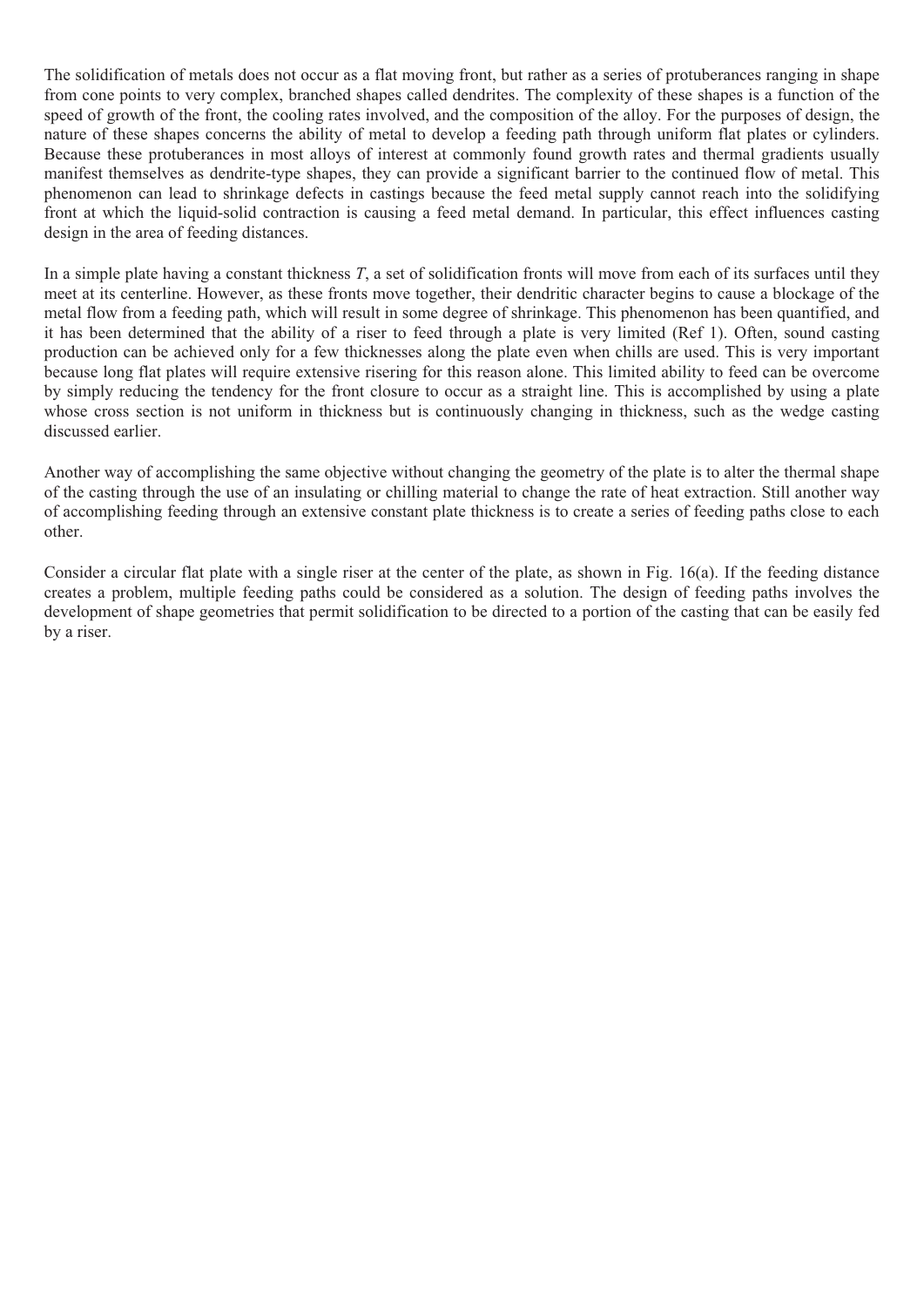![](_page_20_Figure_0.jpeg)

Fig. 16 Feeding path design considerations. (a) Circular flat plate with a single riser. (b) Addition of wedgeshaped ribs to ensure proper solidification. (c) Branched ribs to overcome feeding problems at the circumference of the plate.

For this example, it is necessary to create a feeding path to the center of the plate where it can be fed by the riser. If the addition of radial ribs presents no problem, wedge-shaped ribs could be added, with the taper increasing as the rib nears the center of the plate (Fig. 16b). Because feeding distance is a problem only for continuous-dimensioned flat plates if the distance between these ribs does not exceed the feeding distance for the plate thickness, the ribs will ensure feeding of the plates to soundness. Because the ribs themselves are tapered to create a path to the riser, they should also be sound (free of shrink). If feeding distance again becomes a problem at the outer circumference of the circular plate, the ribs could be branched to ensure that the feeding distance for the flat plate is maintained (Fig. 16c). If the geometry of the rib causes difficulty with the design of the resulting casting, the same idea could be applied through the use of insulating or chilling materials to create the same effect thermally without the addition of the added metal of the ribs. However, because the use of molding materials to create the needed feeding path would no doubt increase the cost and complexity of the solution, it should be avoided if possible.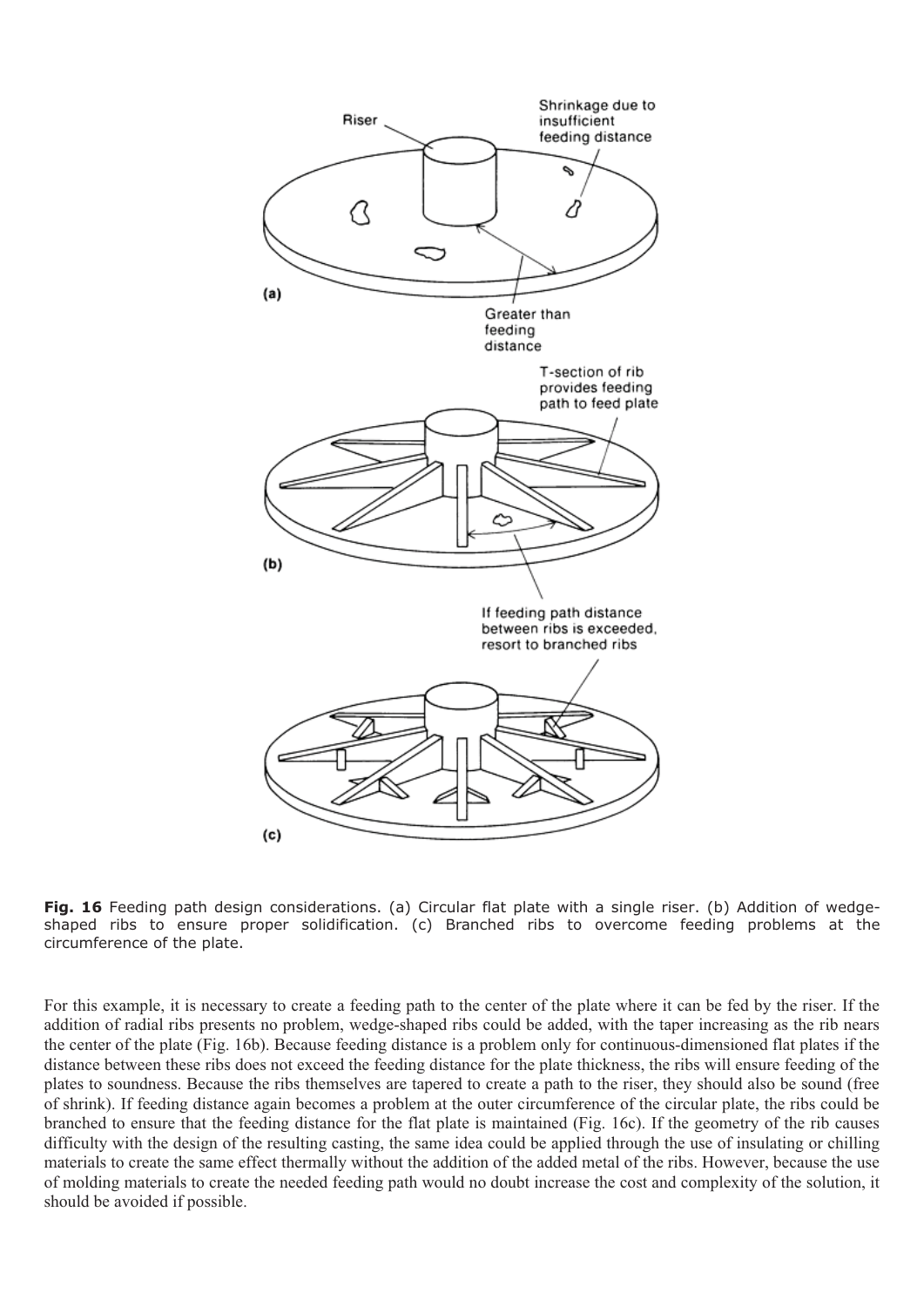**Solidification of Cylinders.** A restriction of feeding distances similar to that in plates also occurs in cylinders. Once again, this can be overcome through a change in the thermal shape by developing a cone shape either geometrically or through the use of chilling or insulating materials. Cylinders, however, do create a new condition.

The new condition of concern is the junctions produced by the intersection of a cylinder and other cylinders or plates. If the cylinders are hollow, it is not necessary to consider them separately, because these conditions can be visualized as Lor T- sections merely revolved about an axis. However, a separate geometric case develops when the cylinder is solid. Figure 17 shows an example of such a case as well as the resulting design curve. On this curve, the solidification sequence is either D-J-T or T-J-D, and no case exists in which the junction J is the last to freeze. For such a junction, either the cylinder acts as a chill for the junction or the plate tends to act as a chill dependent on the cylinder diameter *D* and the plate thickness *T*. Thus, such intersections are straightforward and should cause little problem for designers or casting engineers if the feeding distance relationships and other thermal shape factors for promoting directional design are followed.

![](_page_21_Figure_2.jpeg)

![](_page_21_Figure_3.jpeg)

#### **Reference cited in this section**

1. R.A. Flinn, *Fundamentals of Metal Casting,* Addison Wesley, 1963

## **Changing Thermal Shape**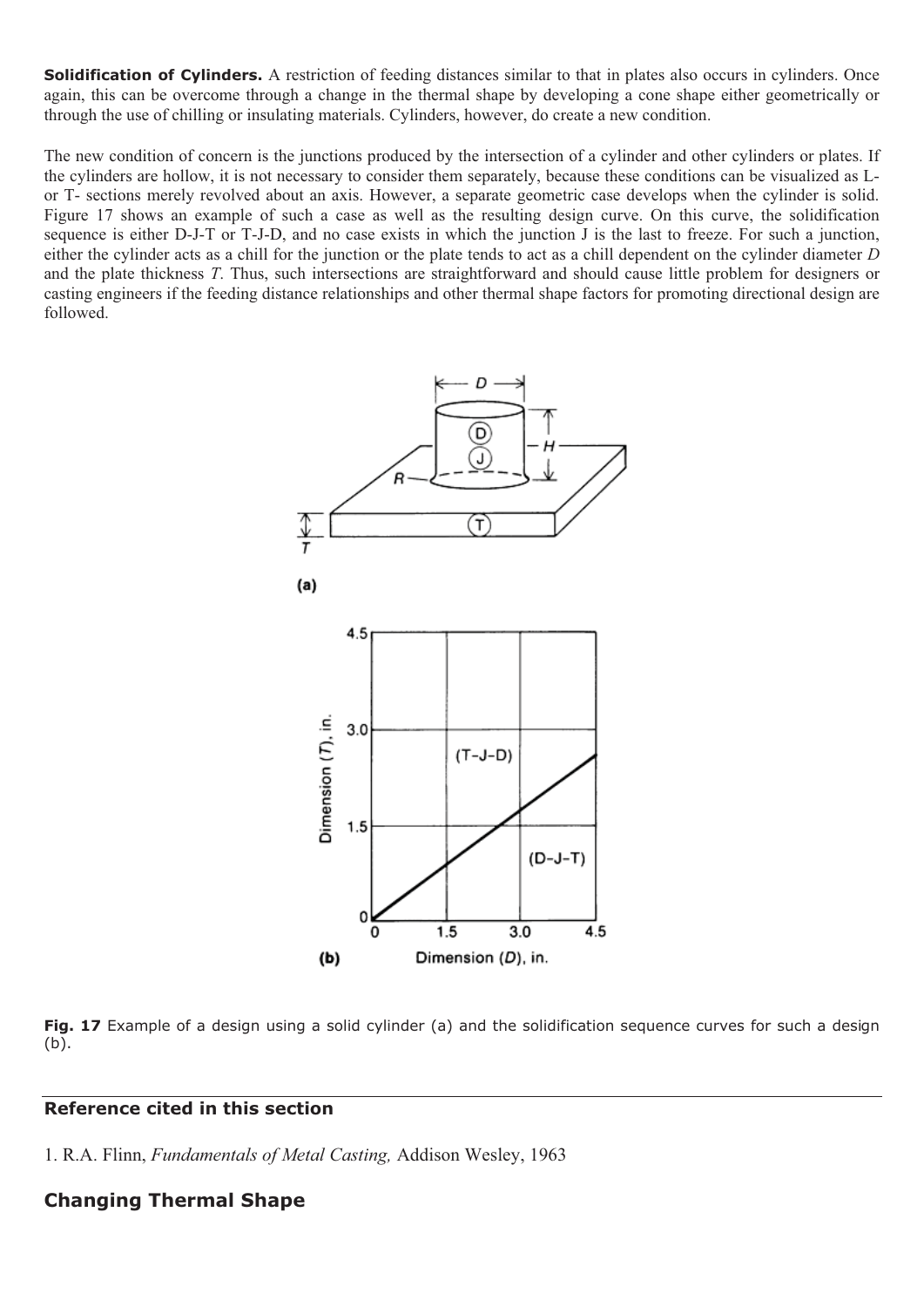Thus far, this article has considered the designs of plates, cylinders, and T-, X-, and L-sections, in which all of the components of the mold extract heat uniformly. However, there are many instances in casting manufacture in which this is not the case. Such situations occur during the normal course of the casting process and in some cases are done intentionally to change the solidification sequence--for example, the use of a core or a chill.

**Use of Cores and Chills.** Cores are often used in casting, but their effect on the solidification sequence of a section depends on the relative heat extractive capability or heat diffusivity differences between the mold and core components. If the heat extractive character of the core components is greater than that of the mold components, the core will tend to act as a chill. This occurs because heat is removed more efficiently from the portions of the casting in contact with the chill than from those in contact with mold components.

More commonly, the diffusivity of the core when made of resin bonded silica sand is lower than that of the green sand mold components, and the core acts as an insulator with respect to the mold components. It must be remembered that the relative heat extractive capacity of the various mold components determines the resulting solidification sequence. The results shown here are independent of the actual mold and cores being considered because the solidification sequence is important in casting design, not the time required for an individual portion of the shape to solidify.

Only in a few rare cases, as in continuous casting and slush casting (the manufacture of hollow castings through decantation of unsolidified liquid), is the actual time for solidification important. In these cases, the actual position of the solidification front at a particular time is important. This is not true for most casting design situations, in which only the sequence of events is important because the order affects the formation of a feeding path. However, the actual time required for an individual component to solidify is usually relatively unimportant if its position in the overall solidification sequence can be determined.

Because of this comparative unimportance of the actual solidification time of a given component, only the relative ratios of the thermal diffusivities of the two materials involved, rather than the actual diffusivity of each, need be considered in the design curves. Thus, to understand the major effects on the design of T-, X-, and L-sections, only two cases must be considered: one in which one mold component is insulating with respect to the other, and a second in which one component has a chilling effect compared to the other. By convention, the diffusivity ratio is always defined as the ratio of a material divided by the diffusivity of the mold. For example, in a green sand mold, the ratio is the diffusivity of the non-green sand component and the diffusivity of green sand, and for a permanent mold application, the ratio equals the diffusivity of a given component/diffusivity of die material.

If one mold component is insulating with respect to the mold material, the diffusivity ratio would be less than 1. A common condition of this type exists for the case in which a resin bonded solid sand core is placed in a green sand mold. The diffusivity ratio would be approximately 0.85 for this case. However, as stated above, the actual materials involved are relatively unimportant provided the same diffusivity ratio exists; the principal concern is the ratio of diffusivities rather than their actual values.

**L-Sections.** Before discussing the design curves for L-sections, it is important to consider the geometric consequences of such placements. An L-section is shown in Fig. 18(a). In such a section, there are two possible positions, A and B, that might be occupied by the insulating material. The basic difference between these two possible placements has to do with the amount of casting surface area exposed to each. For placements of insulation material in the inner corner (the A position), less area at the J-junction is exposed to the insulation material per unit volume than is exposed along the plates making up the section. This is important because one might expect the placement of insulation material along a junction to slow the solidification of the section.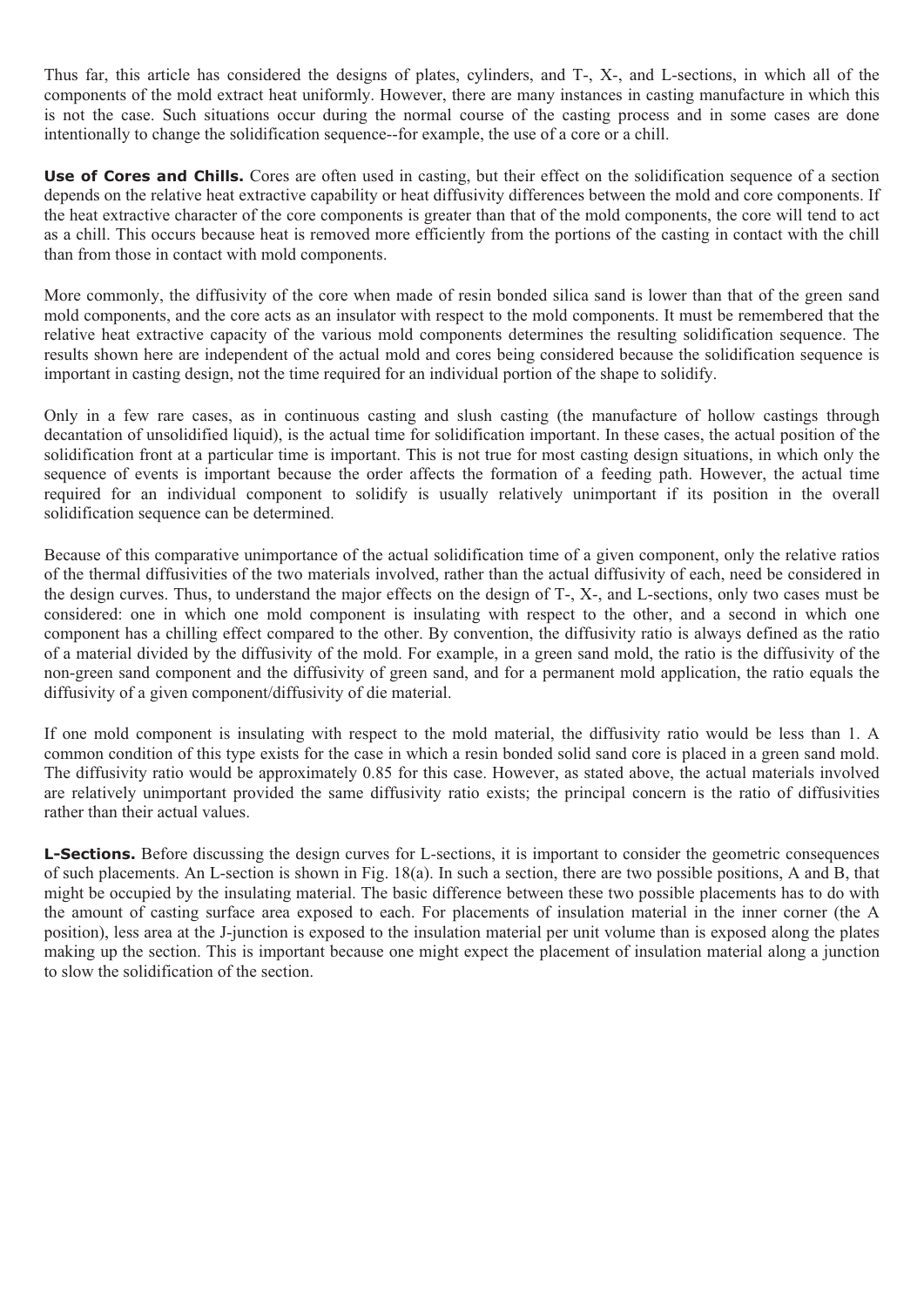![](_page_23_Figure_0.jpeg)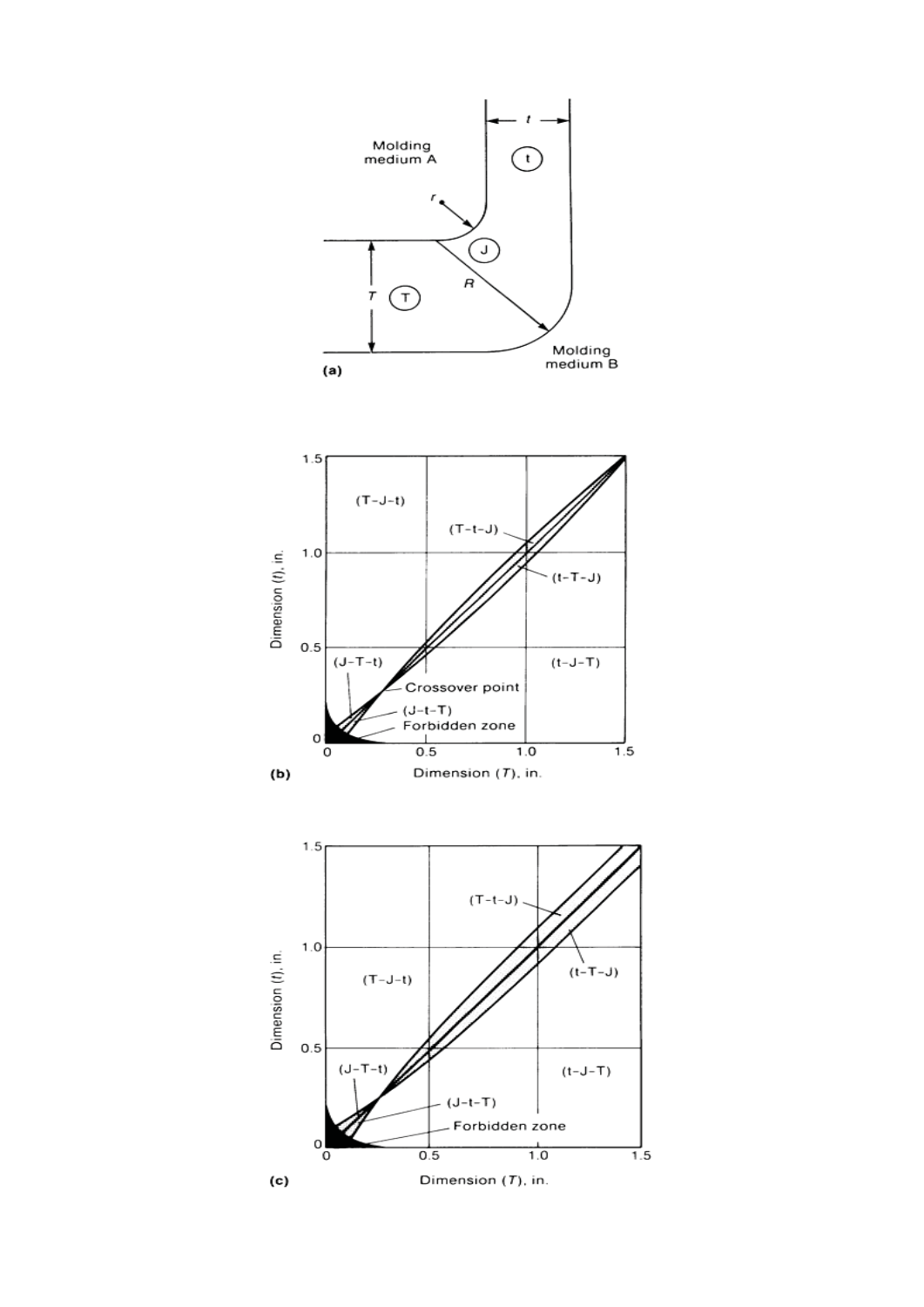**Fig. 18** Model for an L-section (a) cast using two different molding materials A and B. (b) Solidification sequence model for L-section shown in (a) in which the insulating material is in the A position;  $r = 0.25$ ,  $R =$ 0.5, diffusivity of mold material A = 2, diffusivity of mold material B = 1. (c) Baseline curve for comparison with Fig. 18(b), 19, 20, and 21 in which  $r = 0.25$ ,  $R = 0.5$ ,  $A = 1$ , and  $B = 1$  where insulating materials are the same for positions A and B. See also Fig. 19, 20, and 21.

However, when the resulting L-section design curve (Fig. 18b) for this situation is observed, the exact opposite seems to be the case; that is, there are far fewer designs in which the junction solidifies last. This occurs because in position A the material extracts heat differently from the junction than the material along its outer area (position B). Because a greater percentage of surface area is contacted by a material in position A along the plates making up the L-section than from the junction itself, the plates are insulated to a greater degree than the junction. This means that insulation material placed in the A position tends to act as a chill from the point of view of the junction with respect to the plates making up the section. This occurs because a greater effect of insulation is experienced by the plates due to the increase in surface area exposed to the insulation material than by the junction. This results in a slowing of solidification of the plates more than its effect on the junction. Note that there are fewer designs in which J solidifies last in Fig. 18(b) than in Fig. 18(c), in which the mold (insulating) materials are the same for the A and B positions.

A similar apparent reversal of the expected effect when a chilling material is placed in the A position of an L-section can be seen in Fig. 19 for a relative diffusivity ratio of 2.0. Once again, the chill has a greater effect on the plates making up the L-section than on the junction itself. Such chill materials, when placed in the A position, tend to act as insulation materials from the point of view of the L-section. That is, because the plates are chilled to a greater degree than the junction due to the exposed surface area to the chill, chill placement in the A position creates more designs in which the junction tends to be the last portion to solidify, as can be seen in Fig. 19.

![](_page_24_Figure_3.jpeg)

**Fig. 19** Another solidification curve for the L-section shown in Fig. 18(a) in which a chill has been placed in the A position. In this case,  $r = 0.25$ ,  $R = 0.5$ ,  $A = 2$ , and  $B = 1$ . See also Fig. 18(b) and 18(c), 20, and 21.

If material having an insulation character is placed in the B position of an L-section, it contacts a greater amount of surface area to volume in the junction than is contacted by the plates making up the section; the result of this is the reverse of that discussed for materials placed in the A position. This placement is illustrated in Fig. 20. Because the insulation effect is greater in this case on the junction due to the greater surface area contact, it creates more designs in which the L-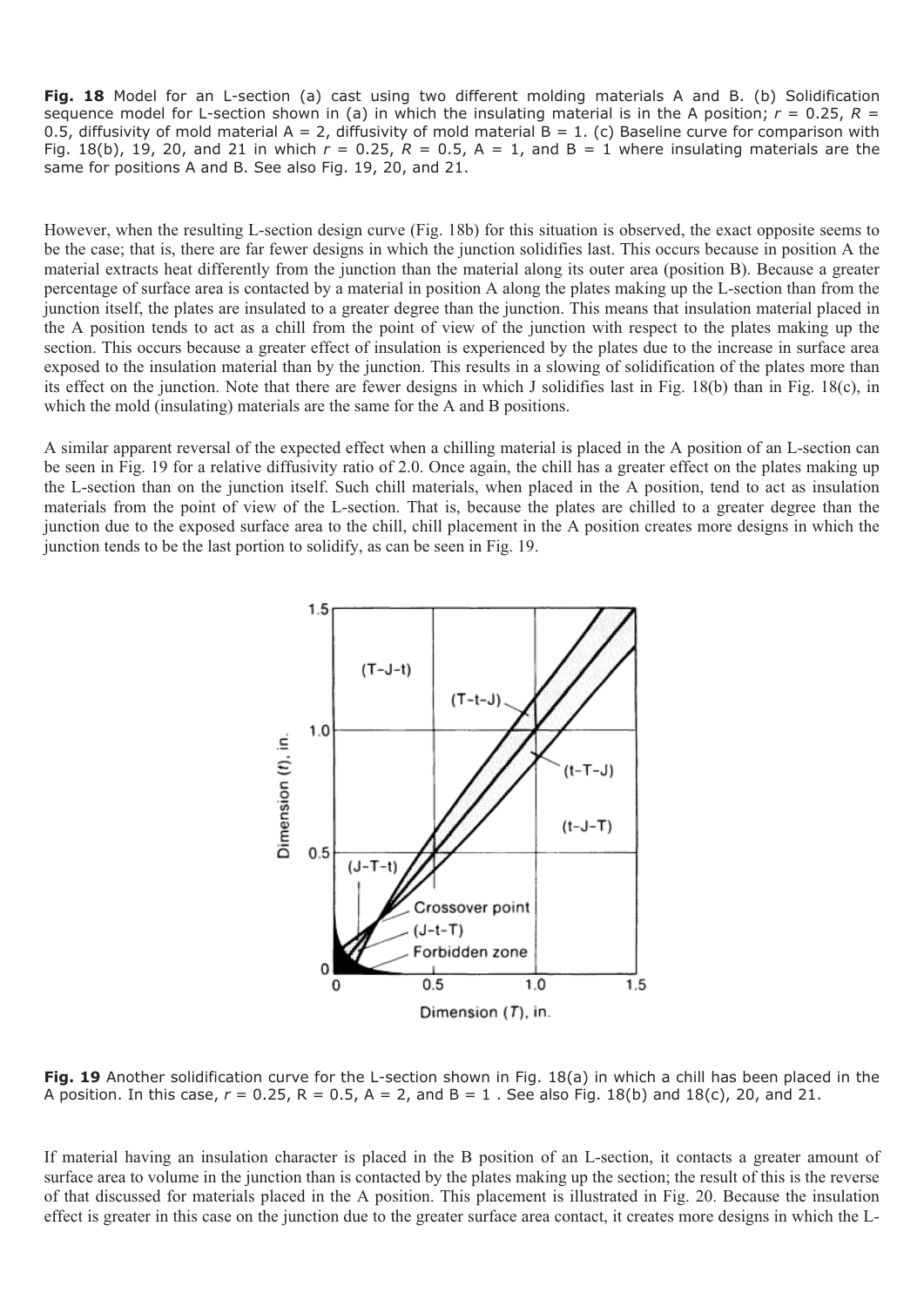junction solidifies after the plates. The effect of a chill placed in the B position can be seen in Fig. 21. It is clear from Fig. 18 that, because the chill affects the junction to a greater degree than the plates, the resulting design curves contain more designs in which the junction is the first to solidify. In addition, a radius in the A position placements tends to increase the area in contact with materials in the A position. However, external radii tend to lessen the surface area in contact with a material in the B position.

![](_page_25_Figure_1.jpeg)

**Fig. 20** Another solidification curve for the L-section shown in Fig. 18(a) in which the insulating material has been placed in the B position.  $r = 0.25$ ,  $R = 0.5$ ,  $A = 1$ , and  $B = 0.85$ . See also Fig. 18(b) and 18(c), 19, and 21.

![](_page_25_Figure_3.jpeg)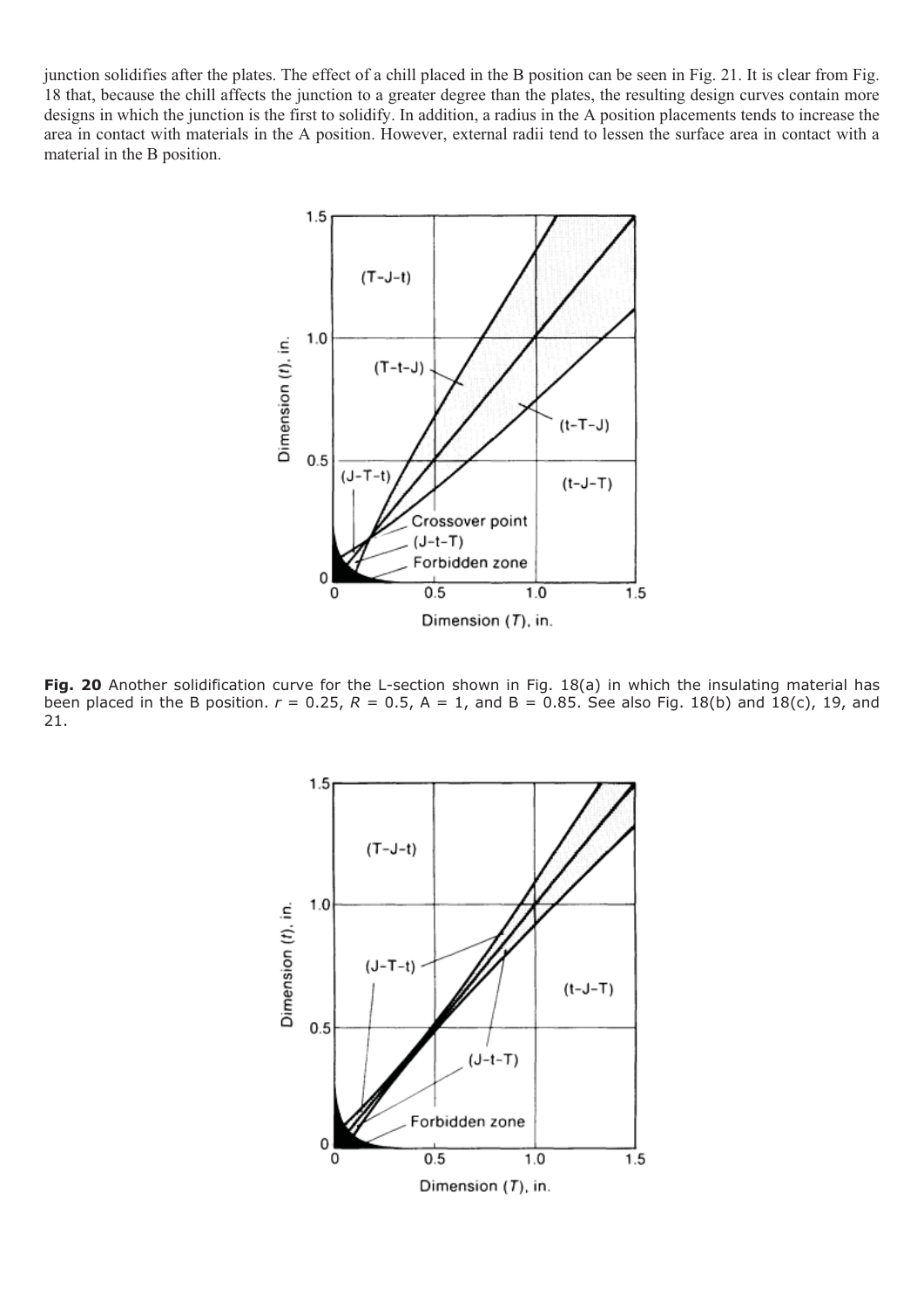**Fig. 21** Another solidification curve for the L-section shown in Fig. 18(a) in which a chill has been placed in the B position.  $r = 0$ . 25,  $R = 0.5$ ,  $A = 1$ , and  $B = 2$ . Note that there is no crossover point in this figure. See also Fig. 18(b) and 18(c), 19, and 20.

**T-Sections.** In the case of a T-section, there are three potential positions in which insulating or chilling materials can be placed, namely, positions A, B, and C, as can be seen in Fig. 22. The T-shape causes several interesting effects. The first of these is similar to that observed for the L-sections. Materials placed in either the A or B position have a greater influence on the plates making up the section than on the T-section itself. Similarly, material in the C position has a greater influence on the solidification of the T-junction than on the plates making up the section.

![](_page_26_Figure_2.jpeg)

**Fig. 22** Model of a T-section cast using three different mold materials. See Fig. 23, 24, and 25 for possible solidification sequences.

These effects are similar to those discussed for the L-sections, but because of the particular geometry involved in a Tsection, several others also occur. For example, when the material in the C position is different from that in the A and B positions, the effects on the plates ta and tb are indistinguishable (Fig. 23). If the materials in the A and B positions are different, there will be a difference in the solidification of the two halves of the cross plates ta and tb. Figure 24 illustrates this effect, in which each of the plates ta and tb are shown to provide an independent section on the design curve. This effect is a result of the imbalance of the heat extraction across the intersecting plate labeled *T* in Fig. 22, and it is also evident in the use of chilling as well as insulating materials (Fig. 25). In addition, if A and C or B and C are similar materials, an imbalance still exists across the intersecting plate of the T-section, resulting in a design curve in which the plates ta and tb separate into individual effects (Fig. 24 and 25).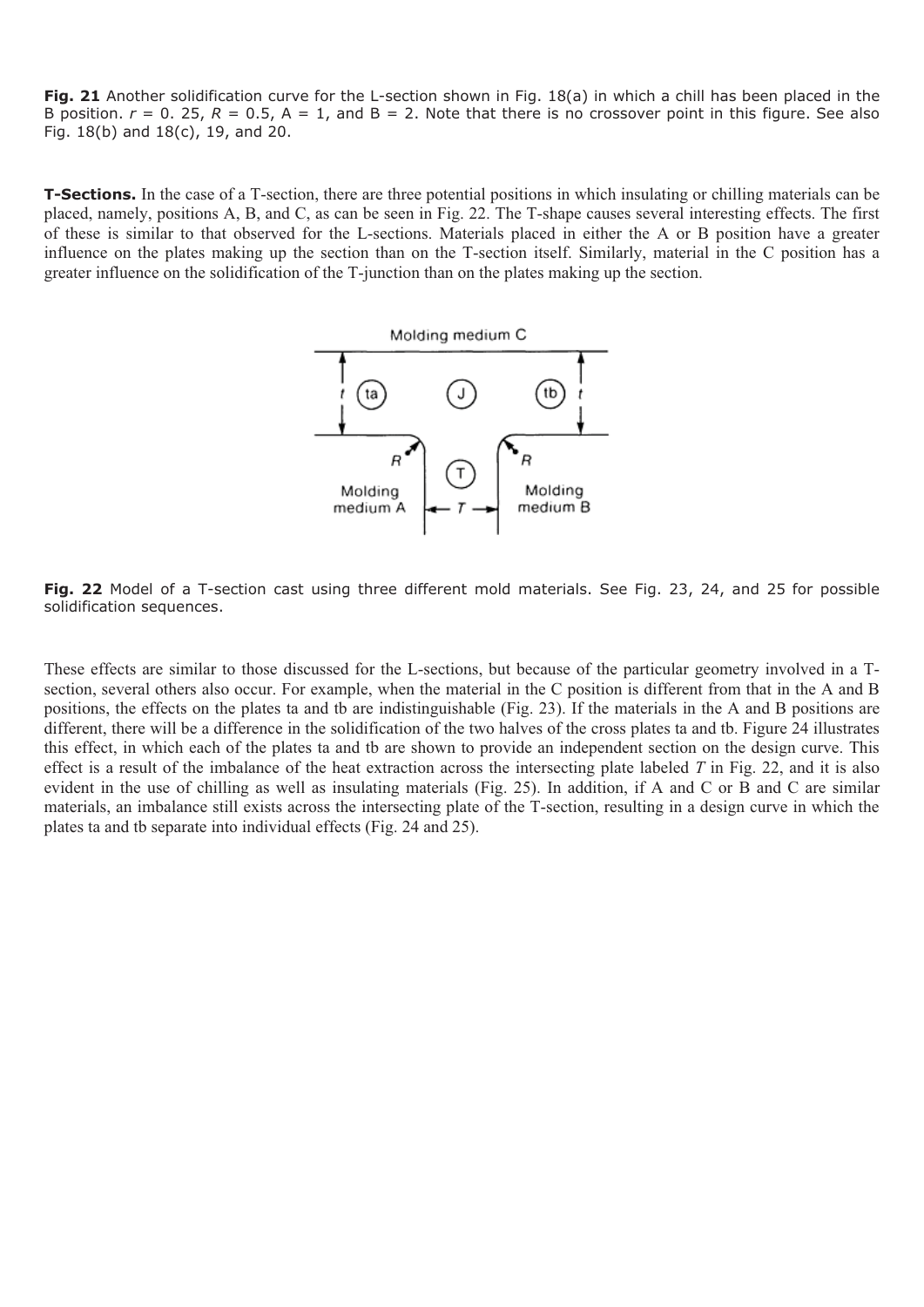![](_page_27_Figure_0.jpeg)

**Fig. 23** Solidification sequence curve for T-section shown in Fig. 22 with  $R = 0.5$ ,  $A = 1$ ,  $B = 1$ , and  $C = 0.85$ . Note that in one case (area marked tatb-T-J), ta and tb solidify at the same time. See also Fig. 24 and 25.

![](_page_27_Figure_2.jpeg)

**Fig. 24** Solidification sequence curve for T-section shown in Fig. 22 with  $R = 0.5$ ,  $A = 1$ ,  $B = 0.85$ , and  $C = 1$ . See also Fig. 23 and 25.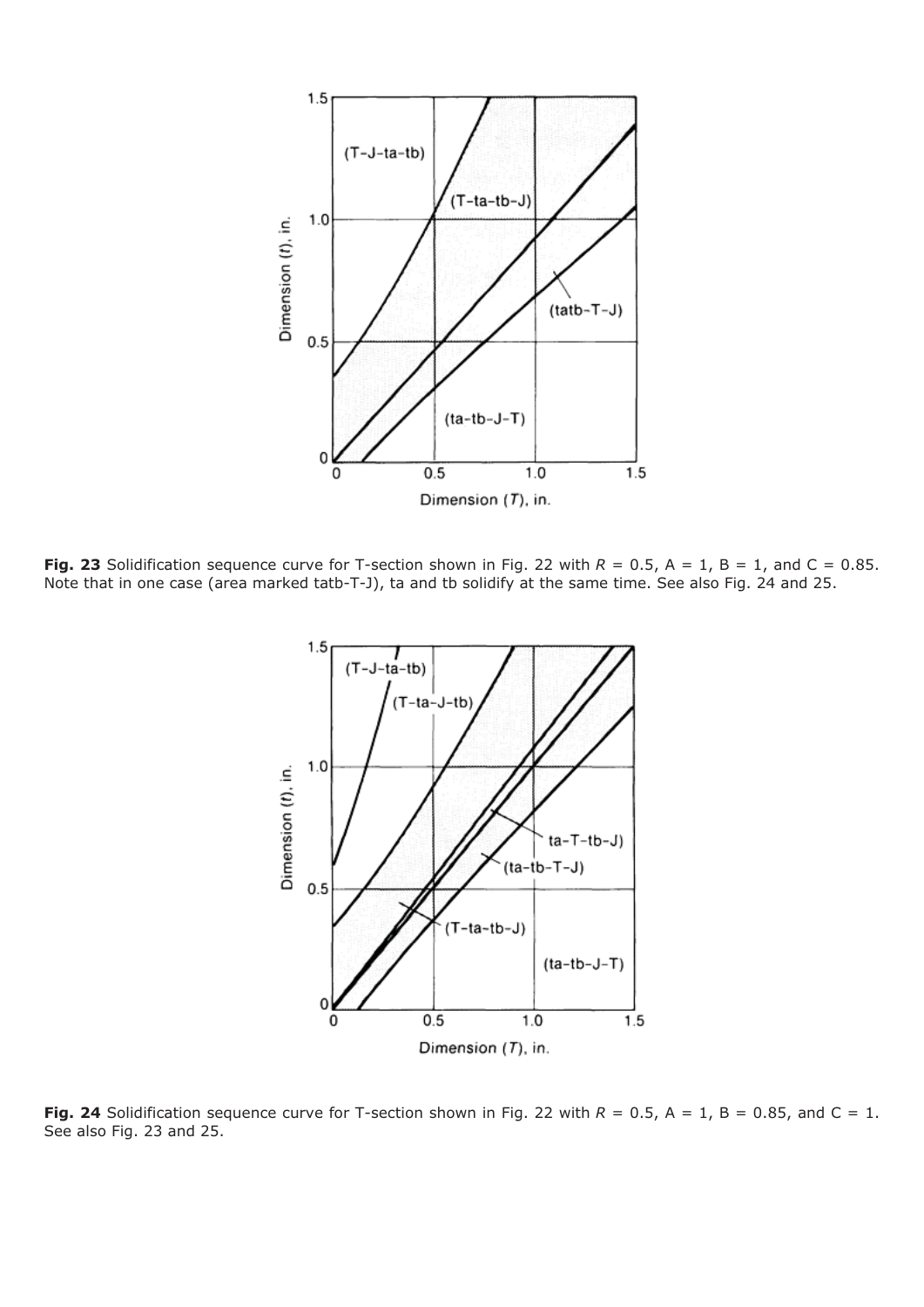![](_page_28_Figure_0.jpeg)

**Fig. 25** Solidification sequence curve for T-section shown in Fig. 22 with  $R = 0.5$ ,  $A = 0.85$ ,  $B = 1$ , and C = 0.85. See also Fig. 23 and 24.

**X-Sections.** In the case of X-sections, a geometry-related effect exists. When an insulating or chilling material is placed in a single position, it influences two of the plates but not the other two plates. It also has an effect similar to placements on L-sections in their inner corner in that the material has a greater influence on the plates making up the section than on the X-section itself. This means that the effects are similar to those seen in L-sections discussed previously; chills tend to act as insulating materials from the point of view of the X-section. In addition, diagonal placements across the section cause a matched effect on all of the plates making up the section.

Therefore, when mold materials of different diffusivities are employed, the results can be predicted, but geometric effects can often produce results that may not be obvious. Thus, to predict the results of a given set of conditions, one must consider the effects very carefully. However, the amount of contact area of each portion of a section in direct contact with a chill or insulator plays a significant role in the eventual solidification behavior.

## **Computer-Aided Casting Design**

Computer-aided design and manufacture (CAD/CAM) systems are becoming increasingly prevalent in industrial design, and their use offers both opportunities and problems for casting designers. These systems greatly reduce the cost of the engineering and design time involved in preparing engineering drawings. When using CAD systems, most designers still use primarily straight lines and chordal parts of circles. This is unfortunate, because the true power of such systems (as related to casting design) would be the full use of the superior design capability of such shapes as sines and parabolas. Designers should make the effort to consider such shapes for both improved stress distribution and better casting designs.

Another problem with the use of CAD/CAM systems is that many companies are using wireframe systems rather than the newer solid modelers. This situation will probably not change for some time, because solid modeler CAD/CAM systems require the designer to work with three-dimensional shapes instead of the more familiar two-dimensional features. Further, the thought process taught to designers is not one of removing area from an existing shape, as required by solid modelers, but rather of developing a shape through a construction procedure. Thus, even though solid modelers are better algorithms for casting design, it is unlikely that they will be extensively used in the near future.

Because wireframes seem to be the preferred technique for the present, designers must recognize and deal with the problems of this algorithm. Wireframe algorithms were designed to create pictures and graphic representations of the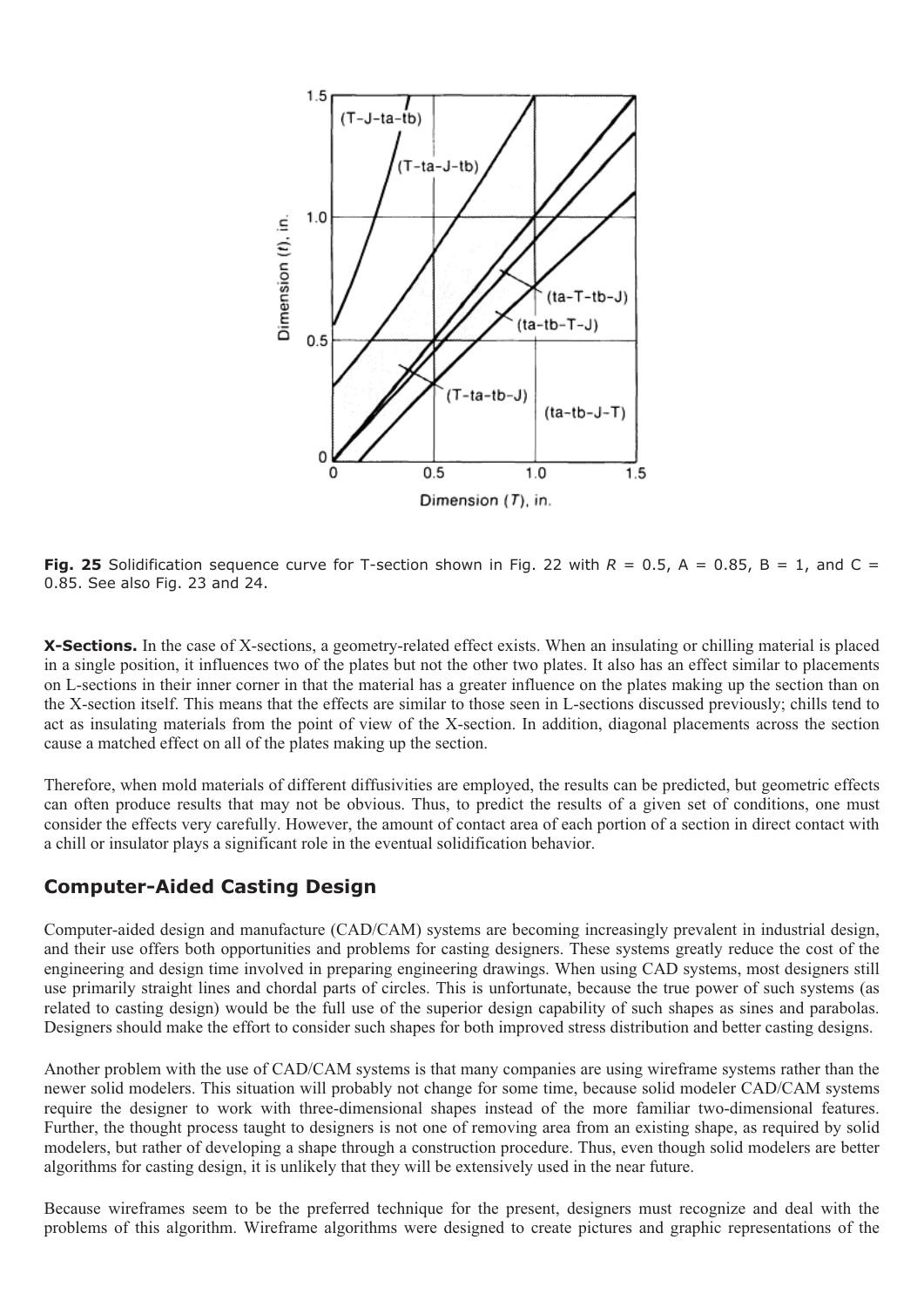actual three-dimensional shape, not necessarily to produce shapes of true three-dimensional integrity. Until such threedimensional representations of the desired shape are attempted to be used to create pattern equipment, the problem with these algorithms may not even be recognized. Because the shapes are not truly three dimensional, nonmatches of straight lines and arcs can go unnoticed until the pattern equipment attempts to use the CAD information to cut the pattern. This problem is recognized, and software is available to solve it and similar problems; but such software requires transfer of data from computer-aided design to pattern cutting, which is often difficult since data formats have not been standardized but are computer and software dependent.

If the full cost savings available through CAD-generated pattern equipment is to be realized, improved wireframe algorithms or solid modelers that eliminate these kinds of problems must be developed and used widely. There is also a significant need for better software that truly allows the error-free passage of CAD/CAM data to other computers and other software.

One very effective computer tool is available that uses CAD casting designs to simulate the solidification of a casting through solidification modeling. The developed algorithms of such simulations can be divided into three basic types:

- Those based on classical heat transfer equations
- Those based on finite-element methods or finite-difference methods (FEM or FDM), which are iterative techniques based on classical heat transfer
- Those based on ratios of surface area to volume, as discussed by Kotschi and Plutshack (Ref 2)

**Heat Transfer Analysis.** The first of these approaches involves attempts to write a single set of heat transfer equations to describe a solidification problem. Because of the complexity of the differential equations involved, this approach has not led to substantial developments. Further, many of the differential equations required for such a solution cannot be solved without significant simplification of the equations; therefore, the potential for this technique is limited until such techniques can be developed. Solutions to these problems have been attempted, but the sheer magnitude and complexity of the equations and iterations required even for supercomputers holds little hope of a viable solution of economic interest to industrial designers. This leaves the two remaining approaches, both of which have provided workable and usable algorithms to solve this problem.

**FEM and FDM Analysis.** Use of either the FDM or FEM technique involves the development of a three-dimensional grid. The grid blocks are then used as a set of differential elements to calculate the heating and cooling effects. The heat content of each element and its relationship to all the other grid elements in its influence are calculated. In this way, a solution of the entire shape is developed through a series of iterations as a function of time.

Selection of the grid points is critical to the accuracy of FEM or FDM solutions. The greater the accuracy desired from such calculations, the finer the mesh of the required grid. However, the cost of the solution increases dramatically as the number of grid points increases. Thus, to reduce the cost of such solutions, grid points are usually increased in areas of interest or areas having a significant effect on the solution. Similarly, the number of grid points is reduced in areas deemed less significant to the final solution. This has been a major problem in the extensive use of such systems in industry.

Unfortunately, the high-accuracy FEM or FDM systems employed to date have had no grid selection algorithm; therefore, selection is done by personnel skilled in this selection process and in FEM or FDM techniques. Such talent is not readily available, and even when it is, the expenditure of several weeks by several individuals on such a problem is hardly cost effective, especially since this is only 1 of 10 to 15 solutions required to develop an optimum manufacturable casting design.

An example of the cost of finite-element and finite-difference methods is provided by the analysis recently performed on a three-dimensional section of an engine block. A single cylinder (one of six in the complete engine) and its associated valve cavities were studied. Development of the grid and setup of the problem took four individuals a month. The actual analysis required 8 h on a supercomputer. With setup and grid development costs of \$10,000 and computer time costs of \$25 per minute (a very low estimate), the cost of a single analysis was \$22,000. Considering that ten or more analyses may be required to obtain the optimal design, it can be seen that such analyses are not economically feasible for most companies.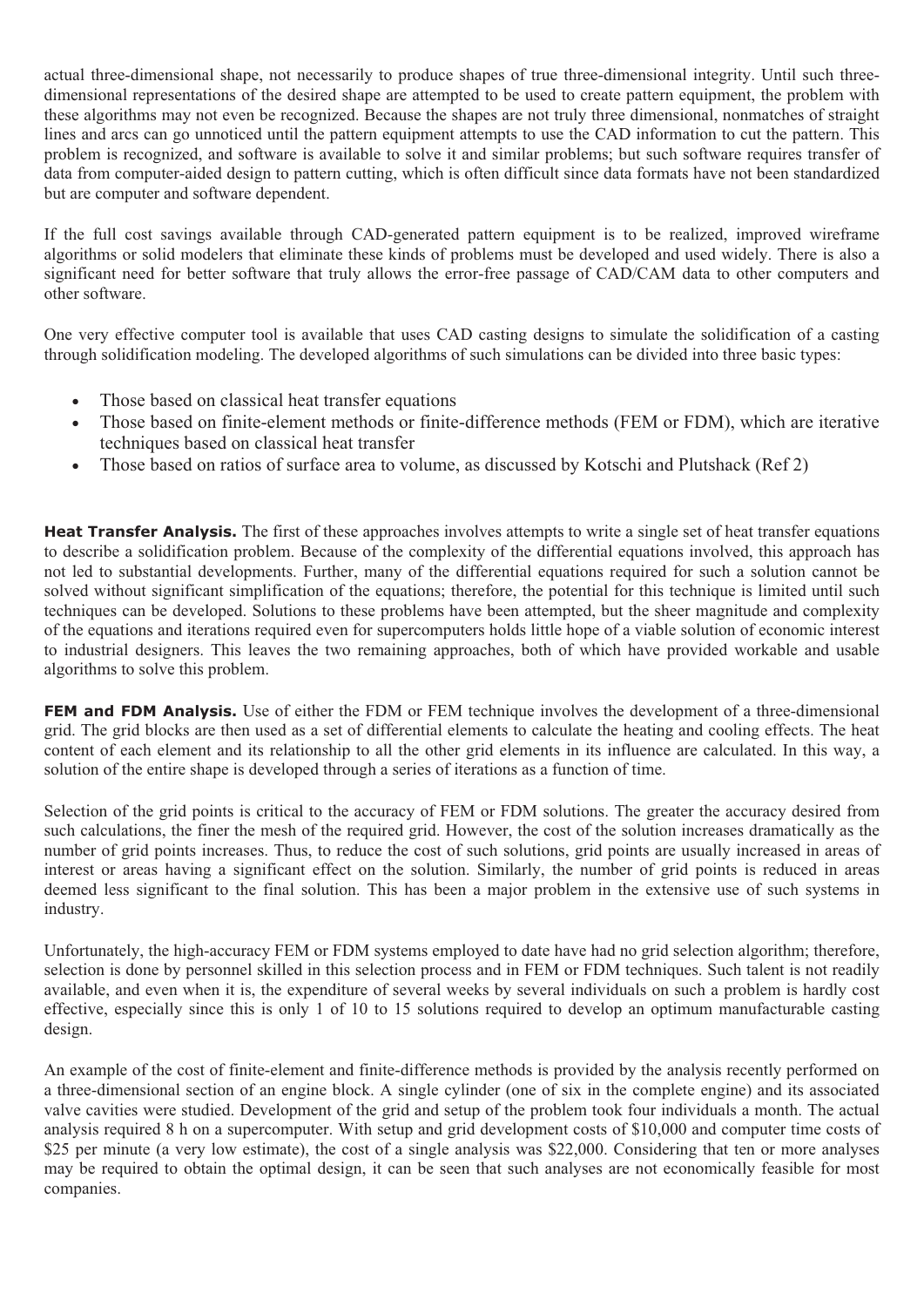The complexity of such problems, and therefore the cost of the solutions, can be reduced by simplifying the problem through, for example, the use of fewer grid points. In this simplified form, particularly in the case of only twodimensional slices through a critical area, the computer overhead can be greatly reduced, and economically useful solutions can be found.

An example of such software using an FDM approach is the AFSolid Software available from the American Foundrymen's Society. This software analyzes only in two dimensions, incorporating a uniform pattern of grid points for ease of use, and it limits the number of grid points to 5000 as a maximum to hold down the iterative overhead. At the maximum number of grid points, the program can take approximately 15 to 20 min on a high-end desktop computer such as an IBM PS/2 model 80 with a math co-processor without including heat of fusion in the calculation; the program can take 2 h if heat of fusion is included. At this level of sophistication of both hardware and software, economically available answers are practical and cost effective. However, this type of software is of more value to foundrymen than to design engineers because it requires knowledge of the potential solidification problem to such a degree that it can be reduced to a two-dimensional problem.

Unfortunately, to assist design engineers at the drawing board or CAD station, three-dimensional solidification analysis software would be of more value, particularly if it were easily accessed from the CAD software. However, to go from two dimensions to three dimensions with the FDM or FEM approach, the complexity of the problem increases geometrically. For this reason, without substantial increases in hardware and software sophistication and speed, this approach will see only limited use in the future for the three-dimensional problem.

**Volume-to-Surface-Area Ratios.** Another algorithm was first proposed by Kotschi and Plutshack based on the use of volume-to-surface-area contour lines. These lines were shown to simulate the progression of solidification throughout the cross section of a two-dimensional slice of a solidifying shape. The importance of this approach is in the simplification of the algorithm and the resulting higher speed and lower cost for analysis. It must be remembered that, without low-cost analysis techniques, solidification simulation is of only academic interest. The method can also be applied to three-dimensional shapes with less increase in computer software overhead than with FEM or FDM techniques.

Software based on the use of the casting modulus contours suggested by Kotschi and Plutshack has been developed at the University of Wisconsin through a foundry consortium. This software, called SWIFT, holds much promise as a potential solution to the need for a three-dimensional solidification analysis that is useful to design engineers, but at present the marketing rights to the three-dimensional software are available only to consortium members. However, a twodimensional system is being marketed, but is not available for MS-DOS or OS/2 machines. Most of the two-dimensional software packages of this type are currently running on VAX and Mini-VAX type machines.

An alternative software program developed for three-dimensional solidification analyses is SOLSTAR**\*** . Although the algorithm is proprietary, the method is based on a type of FDM approach in which the time differential variable is eliminated from the model and each node is in some way compared with other nodes to determine the solidification sequence. The maximum capacity of SOLSTAR is 300,000 node points for a three-dimensional problem. Because of the simplification of the FDM approach, the computer running time for a 300,000 point simulation is reported to be 45 min on a system similar to the IBM PS/2 discussed above.

Only by simplifying the FDM/FEM models or by implementing new approaches can the computer overhead be reduced enough to provide economical solutions that can be used by the majority of the foundry and casting design industry. If the puristic FDM/FEM solutions are all that are available, the benefits of such techniques will affect only those corporations significantly large enough and requiring sufficient production quantities to afford them. This will of course change if supercomputers are available in the future at personal computer prices.

### **Reference cited in this section**

2. R.M. Kotschi and L.A. Plutshack, An Easy and Inexpensive Technique to Study the Solidification of Castings in Three Dimensions, *Trans. AFS,* Vol 89, 1981, p 601-610

### **Note cited in this section**

\* SOLSTAR is a registered trademark of Foseco Ltd.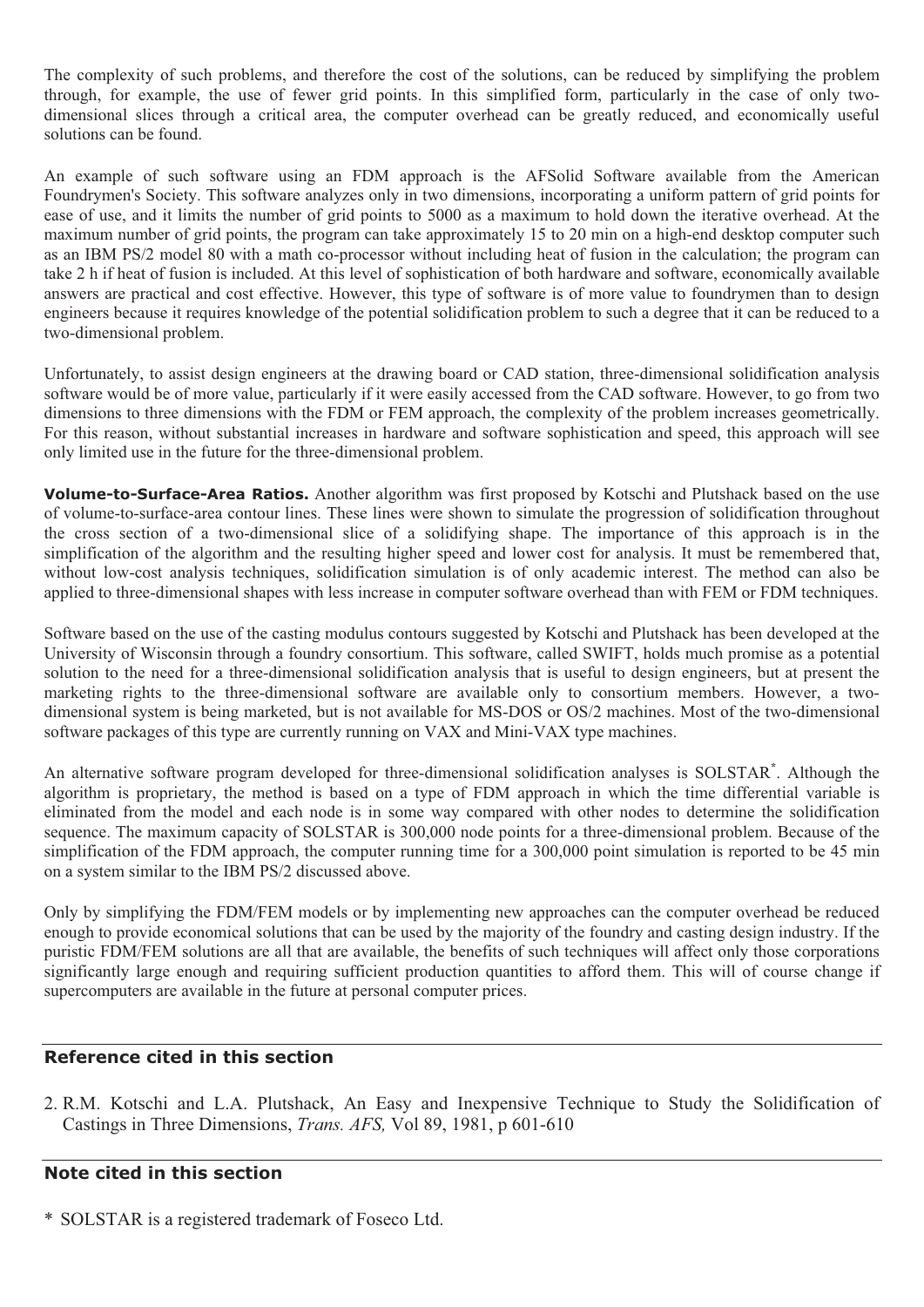# **Mold Complexity**

Casting solidification is the first major factor a designer should consider in reducing costs. However, there is a second major factor that should also be considered, namely, the mold complexity factor. This is usually related to a requirement for an excessive number of cores. *Thus, the fourth rule for economical casting design is to eliminate as many design features requiring cores as possible.*

The use of cores in the casting process provides a unique feature that is not available in most other methods of manufacture, yet each core required adds to the final casting cost. Thus, only those cores that are absolutely necessary for producing the desired shape should be used if design is to be directed toward lower cost castings.

The first principle that must be understood to eliminate cores is the method of mold manufacture. Even investment and expendable pattern (lost foam) molds require that the molds or tooling used to make the patterns be fabricated as separate pieces or mold halves. For example, in sand processes, a boxlike device called a flask is set over the pattern and filled with sand. The sand is hardened either through chemical or mechanical means, and the pattern is then removed. The pattern must be removed by drawing it away from the mold in a direction perpendicular to the parting line; therefore, the design factors related to this common practice must be considered by the design or casting engineers.

The required factor that assists pattern withdrawal is called draft. As can be seen in Fig. 26, the need to withdraw the pattern from the mold requires that some taper or draft be added to the pattern. Although pattern draft is usually not a problem, the requirement of removing the pattern by withdrawing it in a direction 90° from the parting line does restrict total design freedom if casting costs are to be minimized.

![](_page_31_Figure_5.jpeg)

**Fig. 26** Use of draft to facilitate withdrawal of the pattern from the mold material. (a) Lack of draft causes damage to the mold when the pattern is removed. (b) Ample draft allows easy pattern removal.

Because the pattern is to be withdrawn straight out of the mold, no protrusions that restrict this movement can be allowed in the construction of the pattern. If the geometry of the part requires such protrusions, there are only two alternatives for the casting engineer:

Use a loose piece that remains in the mold or core after the pattern is drawn and then is removed separately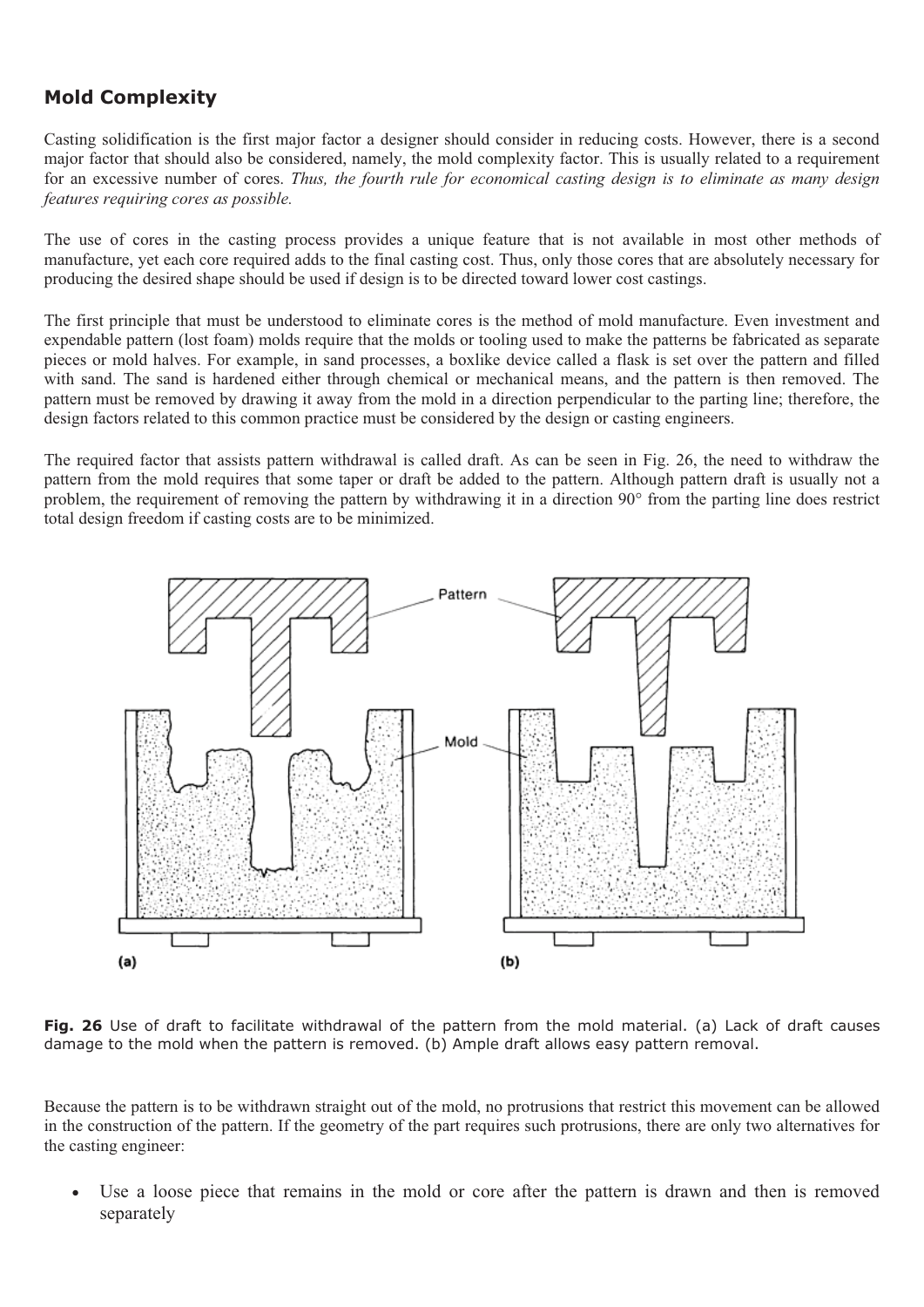• Provide a portion of the pattern that creates a cavity for the setting of a core to create the geometry

The first alternative has limitations in that sufficient room and access to remove the loose pieces must exist. Loose pieces can be used only in moderately low volume casting production because they limit productivity in high production. Furthermore, because of the added handwork and potential for mold breakage during extraction, the use of loose pieces can be expected to increase casting costs even in low production. The second alternative involves the addition of a core and therefore also increases casting costs. The problem and some proposed solutions to undercuts are shown in Fig. 27.

![](_page_32_Figure_2.jpeg)

**Fig. 27** Restrictions to pattern removal, and some potential solutions.

Finally, because part geometry can require more complex patterns due to irregular parting lines, *the final rule for reducing casting costs is to design straight parting lines whenever possible*. This rule can be seen in practice in Fig. 28. Because much thicker patterns are required for offset parting lines, the cost of the pattern is also greater.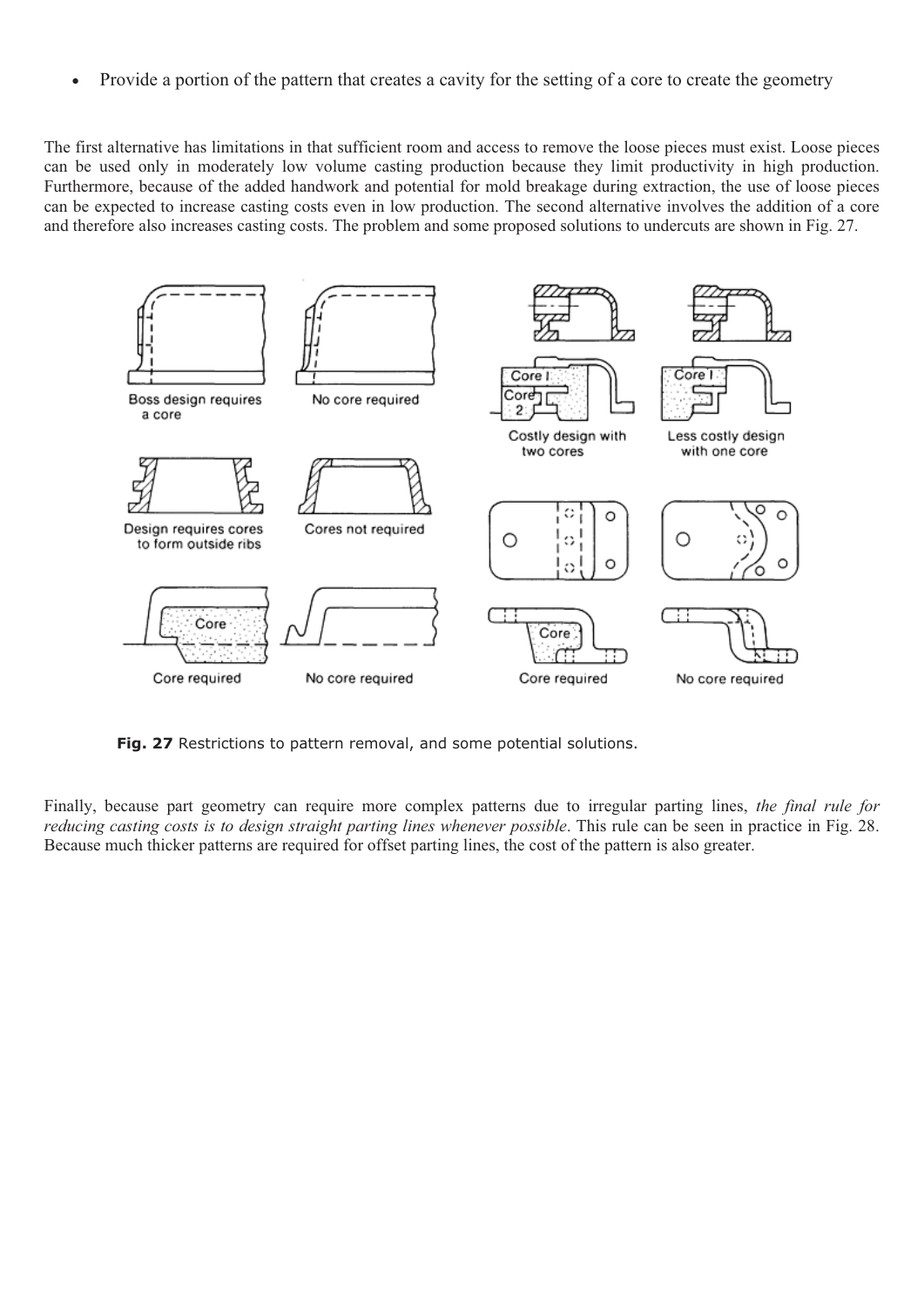![](_page_33_Figure_0.jpeg)

**Fig. 28** Designing for a straight parting line to reduce pattern and casting costs. (a) Irregular parting line is a costly design. (b) Straight parting line is less expensive.

The factors that affect the resulting cost of castings and that have sufficient common traits to be independent of the casting process selected include:

- Requirements for surface finish and dimensional tolerances
- The number of castings to be produced
- The material selected for the casting
- The pattern material selected
- Any special or unusual testing/inspection or property requirements
- The casting design
- The casting process selected

Although casting costs are affected by these seven points, casting cost is only one element in the equation that determines the shipping dock cost of the final part headed to the consumer. If subsequent costs, for example, in machining, can be decreased by purchasing a more expensive casting, then the customer must weigh the potential cost savings against the cost of a less expensive casting.

The way in which consideration of casting and pattern costs alone can lead to false economies can be easily demonstrated by an example of the manufacture of a simple cube. The choice of parting line is usually not even considered by a casting customer, but is left to the quoting foundry. Because of this, many casting customers miss opportunities for innovative engineering solutions to shipping dock cost reduction.

For the cube example, there is a need to have the opposite sides of each face of the cube parallel and at right angles to one another. However, the need for draft angles on the tooling to allow removal of the pattern is in opposition to this. If this requirement is not conveyed to the casting supplier, he will undoubtedly quote the pattern equipment with a parting line as shown in Fig. 29(a). This parting line will be chosen by a casting supplier since it will produce the least costly pattern because it is the simplest pattern to make. Casting quotes are often rejected because of pattern prices; therefore, the casting supplier will generally opt for the lowest cost pattern.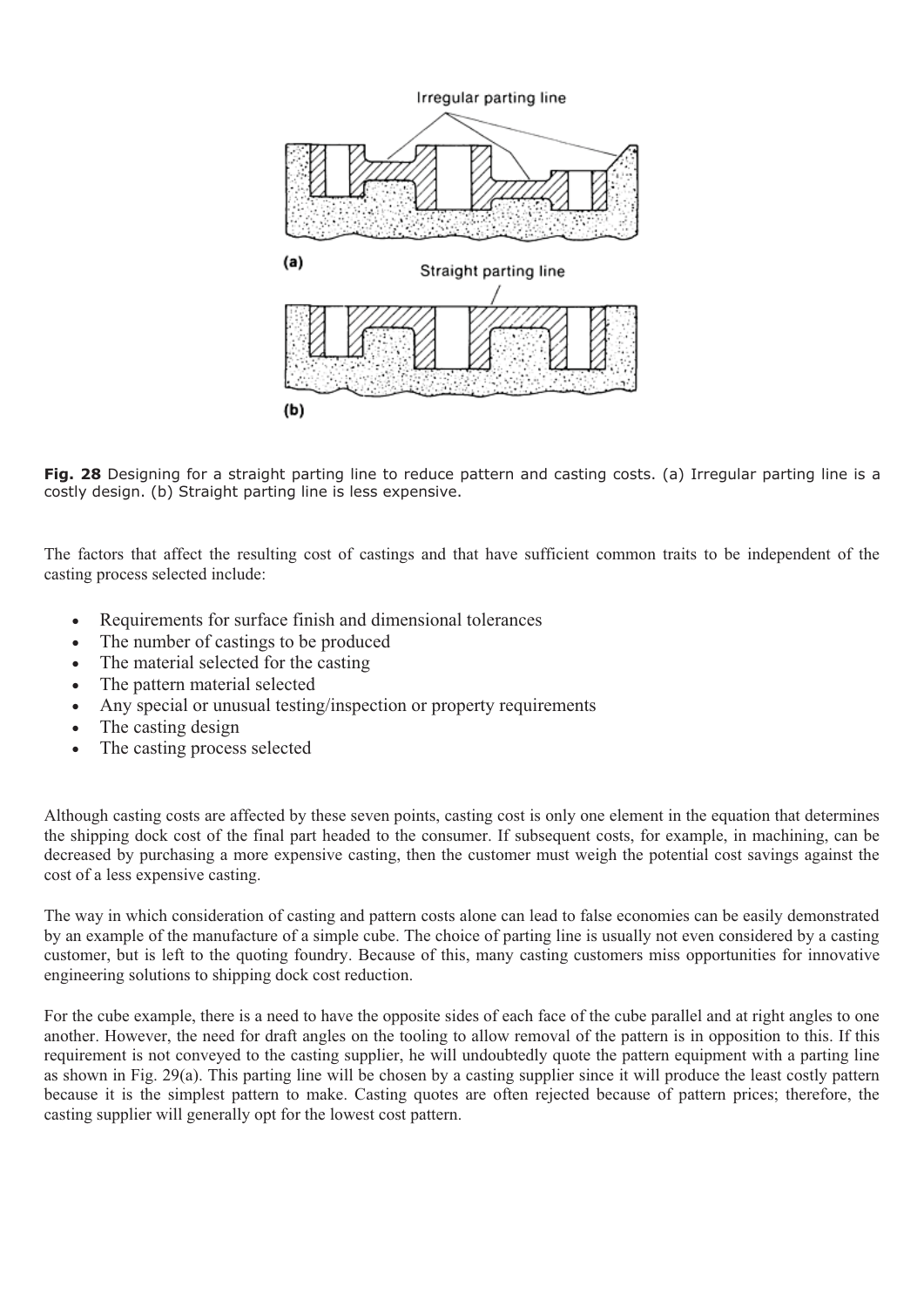![](_page_34_Figure_0.jpeg)

**Fig. 29** Parting line options for a cube that must have as many sides as possible parallel and at 90° to each other. (a) Cube parted with four drafted sides is the least expensive option but does not meet design requirements. (b) Parting along the diagonal is a moderate-cost solution that results in four faces in compliance with design requirements. (c) Irregular parting is the most costly option, but is the only one that allows all sides to be parallel and at 90° to each other.

This choice of parting line will produce a cube in which only two of the opposing sides will be parallel to each other. A different parting that results in a slightly more expensive pattern is one in which the diagonal of two sides of the cube is used as the parting line (Fig. 29b). This would produce a part in which four of the opposing sides of the cube are parallel and at right angles to one another. However, the complicated parting line shown in Fig. 29(c) eliminates the need for draft on the tooling. Thus, all six sides of the cube can be made parallel to their opposing sides, and all of the sides will be at right angles to each other. This will be the most expensive pattern because of the complexity of the geometry involved. However, based on the requirement for parallel sides, it is the least costly method of producing the required shape.

The parting line should be considered in the design phase of a casting because of its importance in the final cost of the part. If it is not specified on the drawing, it should be requested to be returned with any casting quote; only in this way can the customer be assured of comparing equivalent manufacturing methods on the returned quotes. The customer should also request information on cores and other related production tooling in a quote. Only with this information can the best alternative be found for very low shipping dock cost. Without such information, the potential of various tooling designs cannot be determined, let alone used to develop a unique manufacturing approach to reduce the shipping dock cost. However, foundries usually consider such information to be proprietary.